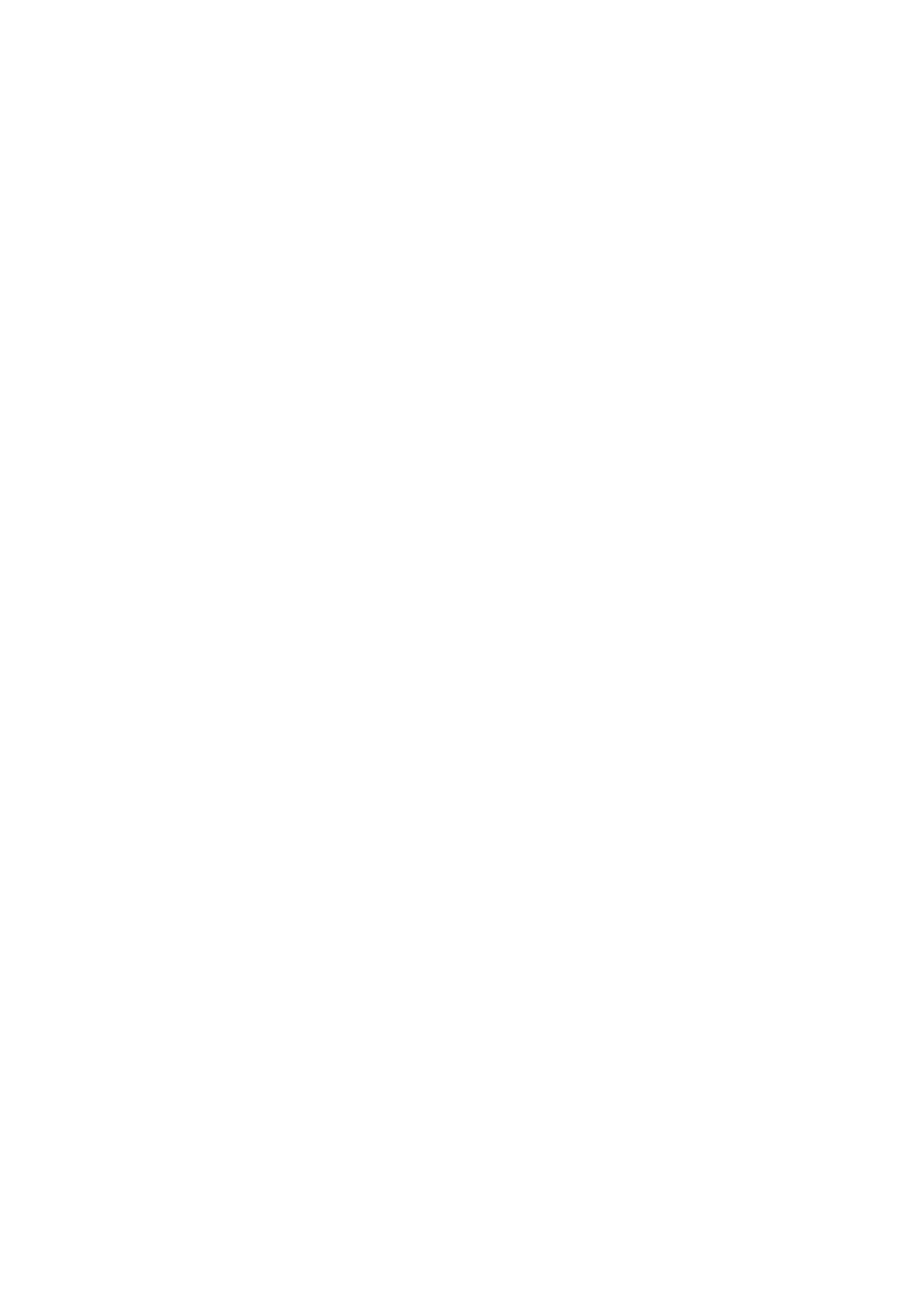# **CONTENTS**

| 1. |        |                                                                       |  |  |
|----|--------|-----------------------------------------------------------------------|--|--|
| 2. |        |                                                                       |  |  |
|    | 2.1.   |                                                                       |  |  |
|    | 2.2.   | Influence of expected yield on adjustments for change in BER 4        |  |  |
|    | 2.3.   |                                                                       |  |  |
|    | 2.3.1. |                                                                       |  |  |
|    | 2.3.2. |                                                                       |  |  |
|    | 2.3.3. |                                                                       |  |  |
|    | 2.3.4. | Accounting for manure nutrients when planning manufactured fertiliser |  |  |
|    | 2.3.5. |                                                                       |  |  |
|    | 2.4.   |                                                                       |  |  |
|    | 2.4.1. |                                                                       |  |  |
|    | 2.4.2. |                                                                       |  |  |
|    | 2.5.   |                                                                       |  |  |
|    | 2.6.   |                                                                       |  |  |
|    | 2.7.   |                                                                       |  |  |
|    | 2.8.   |                                                                       |  |  |
|    | 2.9.   |                                                                       |  |  |
| 3. |        |                                                                       |  |  |
| 4. |        |                                                                       |  |  |
| 5. |        |                                                                       |  |  |
| 6. |        |                                                                       |  |  |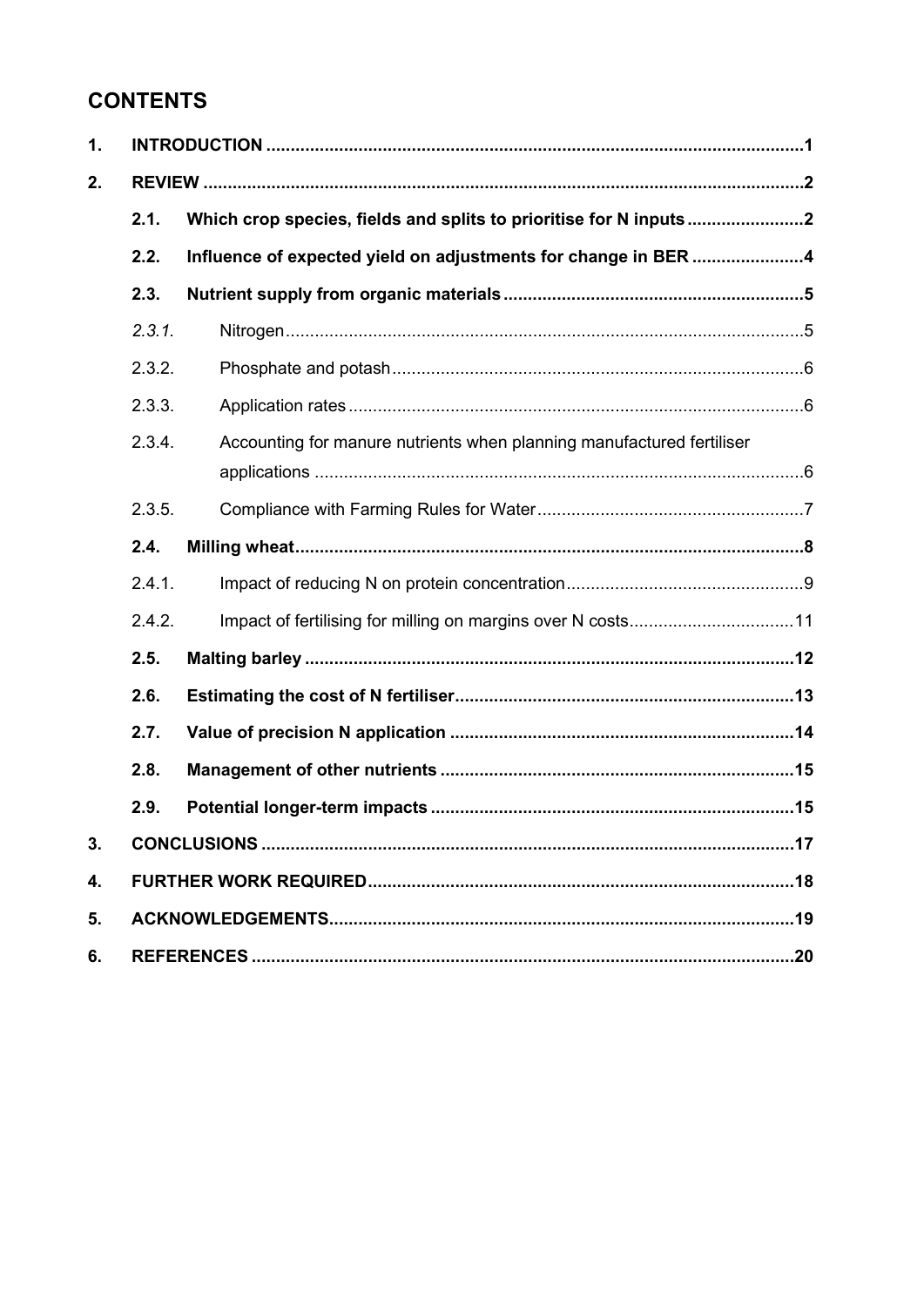# **1. Introduction**

This is the second part of a two-stage review of how the arable cropping industry can best respond to the recent sharp increases in prices and availability of manufactured fertilisers.

Part 1 addressed how nitrogen rates should be changed in response to increases in nitrogen fertiliser prices and the impact of these changes on crop yield for the major arable crops – wheat, barley and oilseed rape. In addition to the report (Sylvester-Bradley and Kindred, 2021), this resulted in the **AHDB** online calculator, which farmers can use to estimate the impact of nitrogen fertiliser prices on nitrogen rate and yield.

Part 2, described in this report, assesses the impact on other aspects of fertiliser management. The report includes which crops, fields and nitrogen splits to prioritise; the influence of expected yield; any implications for management of organic materials; achieving milling and malting specification; the value of precision nitrogen use; calculating the nitrogen price; the management of other nutrients; and longer-term implications.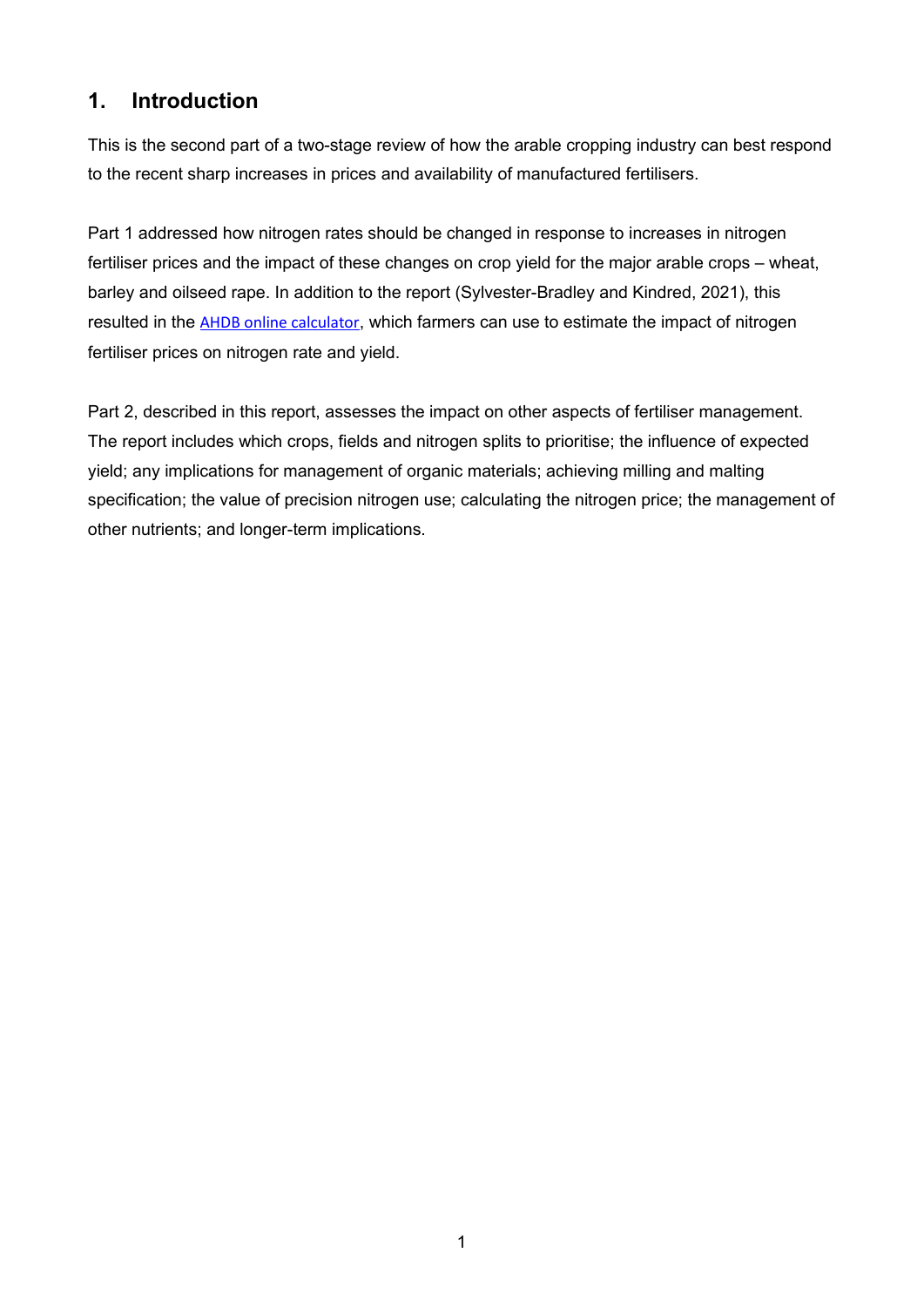### **2. Review**

### **2.1. Which crop species, fields and splits to prioritise for N inputs**

### **Crops and fields**

The AHDB nitrogen (N) rate calculator estimates how the N rate recommended by RB209 should be adjusted if the break-even ratio (BER) is different from 5 for a cereal crop or 2.5 for an OSR crop. This gives the economic optimum N rate that maximises the crop value over N fertiliser costs for each crop. If the farm has access to sufficient N fertiliser to apply at the economic optimum N rate then there is no need to prioritise one particular crop species or field over another. The exception to this is if a wheat crop is being targeted for a bread-making market (see section 2.4). However, if a farm has insufficient N fertiliser stocks to fertilise all fields at the optimum rate then it may be necessary to prioritise the inputs to particular crop species to maximise financial returns.

For each crop species, estimate the yield loss that would result from reducing N below the rate recommended by AHDB Nutrient management guide (RB209) (Table 1) then multiply this by the expected value of the grain or seed. If any crop type shows substantially greater financial losses per hectare than other crops, then consider limiting the amount that the N is reduced by for this crop.

| N rate<br>reduction<br>(kg/ha) | <b>Winter</b><br>wheat<br>(standard<br>cereal curve) | <sup>tt</sup> Winter<br>barley | <sup>tt</sup> Spring<br>barley | <sup>tt</sup> Winter<br>oilseed rape |
|--------------------------------|------------------------------------------------------|--------------------------------|--------------------------------|--------------------------------------|
| 10                             | $-0.05$                                              | $-0.06$                        | $-0.06$                        | $-0.03$                              |
| 20                             | $-0.12$                                              | $-0.12$                        | $-0.14$                        | $-0.06$                              |
| 30                             | $-0.19$                                              | $-0.20$                        | $-0.24$                        | $-0.09$                              |
| 40                             | $-0.27$                                              | $-0.29$                        | $-0.37$                        | $-0.13$                              |
| 50                             | $-0.36$                                              | $-0.40$                        | $-0.55$                        | $-0.18$                              |
| 60                             | $-0.47$                                              | $-0.53$                        | $-0.64$                        | $-0.24$                              |
| 70                             | $-0.59$                                              | $-0.68$                        | $-0.88$                        | $-0.29$                              |
| 80                             | $-0.72$                                              | $-0.85$                        | $-0.99$                        | $-0.36$                              |
| 90                             | $-0.87$                                              | $-1.05$                        | $-1.10$                        | $-0.44$                              |
| 100                            | $-1.04$                                              | $-1.28$                        | $-1.35$                        | $-0.52$                              |

**Table 1. Effect on yield from reducing N rate below the RB209 recommended N rate (t/ha)**

† Data from the standard cereal N response curve used to calculate the BER tables in RB209. Phase I of this project demonstrated that this agrees with recent wheat N response data †† Data from recent N response curves reported in Phase I of this project (Figures 4.2-4.4)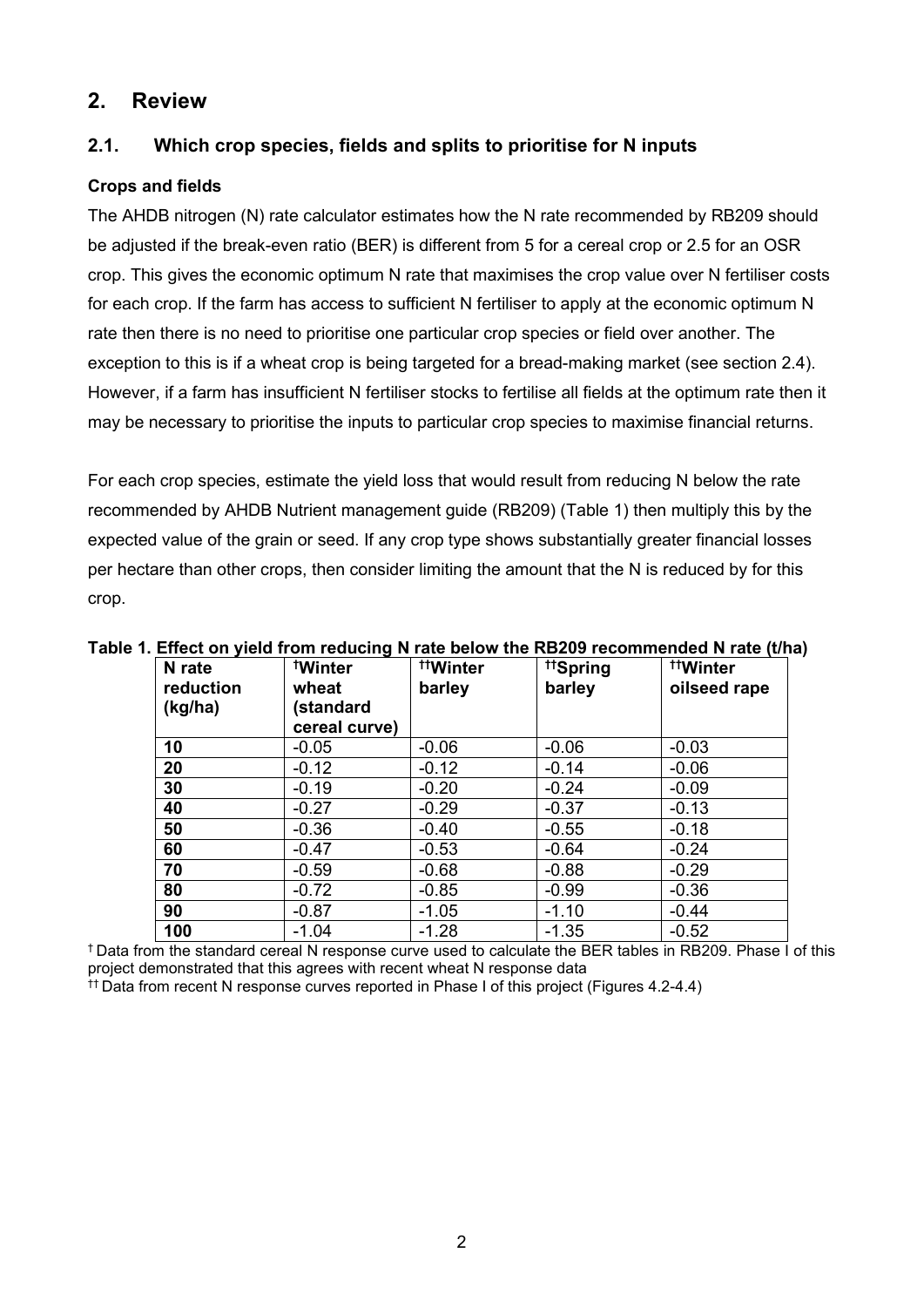### **Current guidance in RB209 for N splits**

### **Wheat**

Less than 120 kg N /ha: Apply in one dose by early stem extension.

120 kg N/ha or more: Apply 40 kg N/ha between mid-Feb and mid-March, except where there is a low risk of take-all and shoot numbers are high. Apply remaining N in 1 or 2 dressings during early stem extension.

### **Winter barley**

Less than 100 kg N/ha: Apply as a single dressing by early stem extension. 100 to 200 kg N/ha: Apply half during late tillering and half at GS30-31. 200 kg N/ha or more: apply 40% during late tillering, 40% at GS30/31 and 20% at GS32.

**Spring barley** (new guidelines that will be added to RB209 in 2022) Apply all nitrogen between the time of drilling and GS30, with at least 40 kg N/ha in the seedbed.

### **Oilseed rape**

### Autumn N

If the soil nitrogen supply (SNS) is 2 or lower and the crop is sown before mid-September, apply up to 30 kg N/ha in the autumn.

Spring N

If GAI is less than 1.5, or less than 2 with low SMN, apply half of the N between end Feb and March and half at green bud.

If GAI is above 1.5 to 2, then reduce first split to between zero and 40 kg/ha.

Apply any extra N for high expected yield between late green bud and flowering.

### **Reducing total nitrogen rate**

If the total N rate is reduced below the rate currently recommended in RB209 (i.e. for a cereal BER of 5 or OSR BER of 2.5), the rate at each split should be reduced by the same proportion. Exceptions to this rule include:

- 1. winter barley, spring barley and wheat with a high risk of take-all or low shoot number for these crops the first split should be maintained at a similar level as would have been used before any reduction in N rate to account for a high BER.
- 2. Wheat targeted for bread making market for which the current RB209 guidance for both N rates and timings should be followed (see section 2.4)

It is important not to reduce the first N split to spring barley and winter barley, because the yield of these crops is strongly sink limited, which means they are heavily reliant on the crop achieving many seeds/m<sup>2</sup> and ears/m<sup>2</sup>. Therefore, ensuring that tillering is not restricted by lack of N is particularly important for these crops.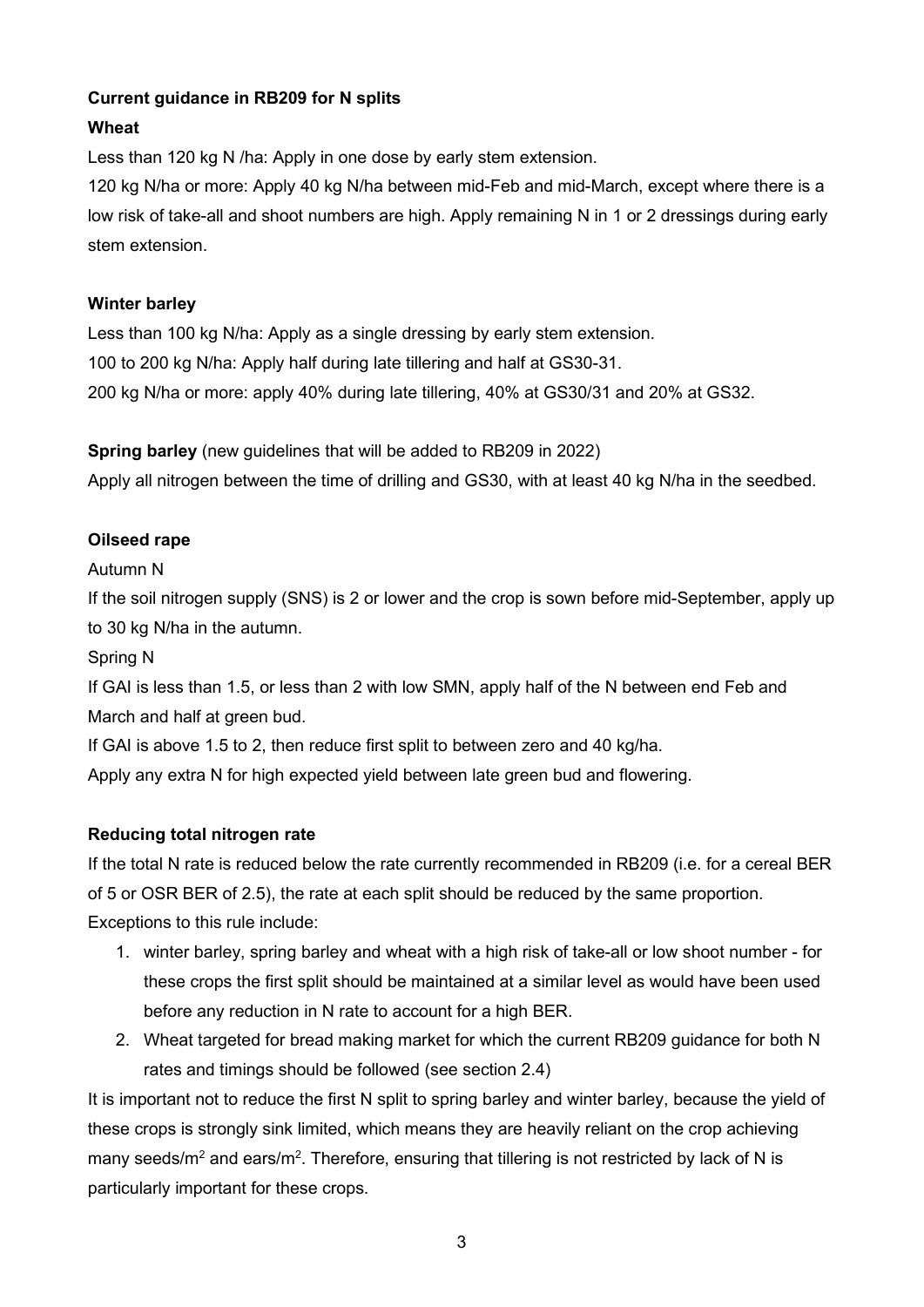It is also worth noting that the efficiency with which soil applied N is used by a wheat crop to produce yield decreases for applications after GS32. It has been shown that applications at GS32 or GS33 have 10% lower fertiliser recovery than earlier N applications (King et al., 2001). Therefore, at current high N fertiliser prices, it is prudent to minimise applications after GS32 for wheat destined for feed markets. RB209 does not recommend any N to be applied to winter or spring barley after GS32.

#### **2.2. Influence of expected yield on adjustments for change in BER**

A common uncertainty is how RB209 tables (4.21 and 4.28) for price-driven adjustments to N recommendations (and the [AHDB online calculator](https://ahdb.org.uk/knowledge-library/nitrogen-fertiliser-adjustment-calculator-for-cereals-and-oilseeds)) recognise differences in expected yields. RB209 recommendations for N applications to wheat, barley and oilseed rape already take expected yield into account, i.e. they adjust by 20 kg/tonne grain from 8 t grain/ha wheat or 6.5 t grain/ha winter barley, and adjust by 60 kg/tonne seed from 3.5 t seed/ha for oilseed rape. Adjustments for high or low expected yields can be up to 100 kg/ha N. Adjustments for prices are additional to and separate from adjustments for expected yield, and they do not depend on expected yield (Fig. 1), or on soil N supply or soil type. Current RB209 recommendations are set at BERs of 5 for cereals and 2.5 for oilseeds. The effect of fertiliser and grain prices on recommendations is the same whatever the yield level expected (and whatever the soil N supply or the soil type) because most response curves have the same shape in the region of their optima.



Figure 1. Lack of association between yield loss from reducing applied N by 50 kg/ha from the optimum amount at BER 5, and optimum yield at BER 5, for N response experiments on winter wheat at 45 sites.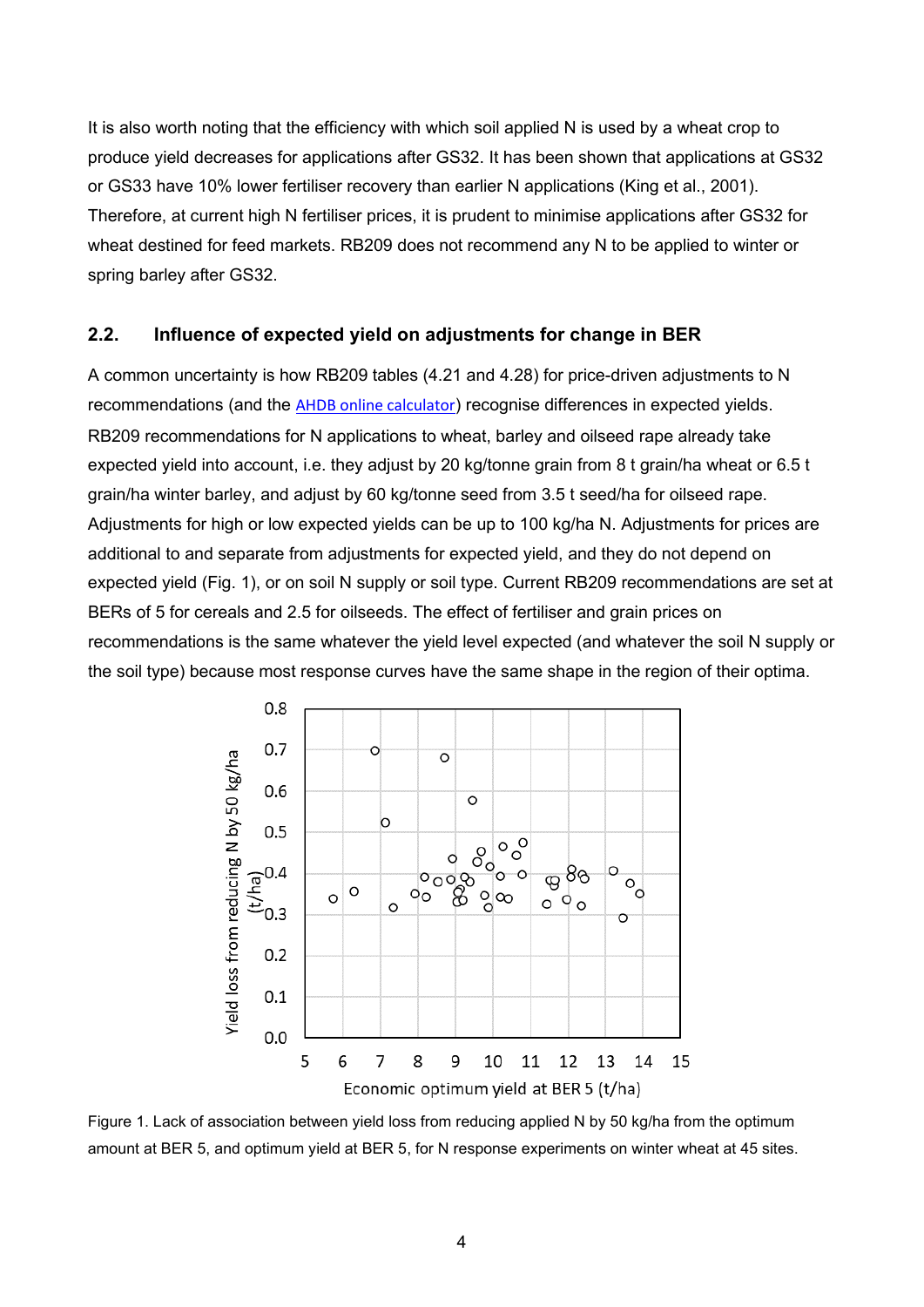As an example, the effect of increasing the BER from 5 to 10 results in a similar reduction in optimum N rate for any cereal crop (wheat or barley) of about 50 kg N/ha and a similar reduction in yield of about 0.3 to 0.5 t/ha. It may seem surprising that crops yielding 8 and 12 t/ha have the same recommended change in N rate and resulting change in yield, but as described above this is because cereal crops have a similar shaped N response curve near the economic optimum. This means that its necessary to reduce N rate by the same amount (from the old optimum at BER 5) to find the N rate at the new optimum (BER 10) at which the cost of an extra kg of N gives the same value in extra yield.

### **2.3. Nutrient supply from organic materials**

Organic materials are valuable sources of crop available nutrients which can reduce the need for manufactured fertiliser applications to meet optimum crop demand. Applications need to be carefully managed to maximise their fertiliser value and minimise nutrient losses to the environment.

Understanding the nutrient content of organic materials and quantifying application rates are crucial for making best use of manure nutrients. The nutrient content of organic materials will depend on several factors. For livestock manures, the main determining factors include livestock type, feeding regime, diet, the amount of rainwater dilution that occurs during storage and the amount of bedding used. For digestates and composts, the source of the feedstock material and for biosolids the treatment processes are key factors.

Typical figures for the nutrient content of organic materials are available in AHDB's Nutrient Management Guide (2020). However, laboratory analysis can give a more accurate assessment of the nutrient content of organic materials for an individual source.

Nutrients in organic materials are present in two forms: (i) readily available soluble forms, which are immediately available to the crop and most at risk of loss to the environment and (ii) organic forms, which will only become available overtime following the mineralisation of organic matter in the soil.

#### *2.3.1.* **Nitrogen**

For manures with a high proportion of total nitrogen in the readily available form (e.g. slurries, poultry manures and digestates) applying organic materials at times when crops are actively growing will increase the nitrogen use efficiency by reducing the risk of nitrate leaching. Spreading liquid manures containing high concentrations of readily available N with precision application techniques such as band spreaders and shallow injectors instead of conventional surface broadcast applications will reduce the risk of ammonia emission, odour nuisance and crop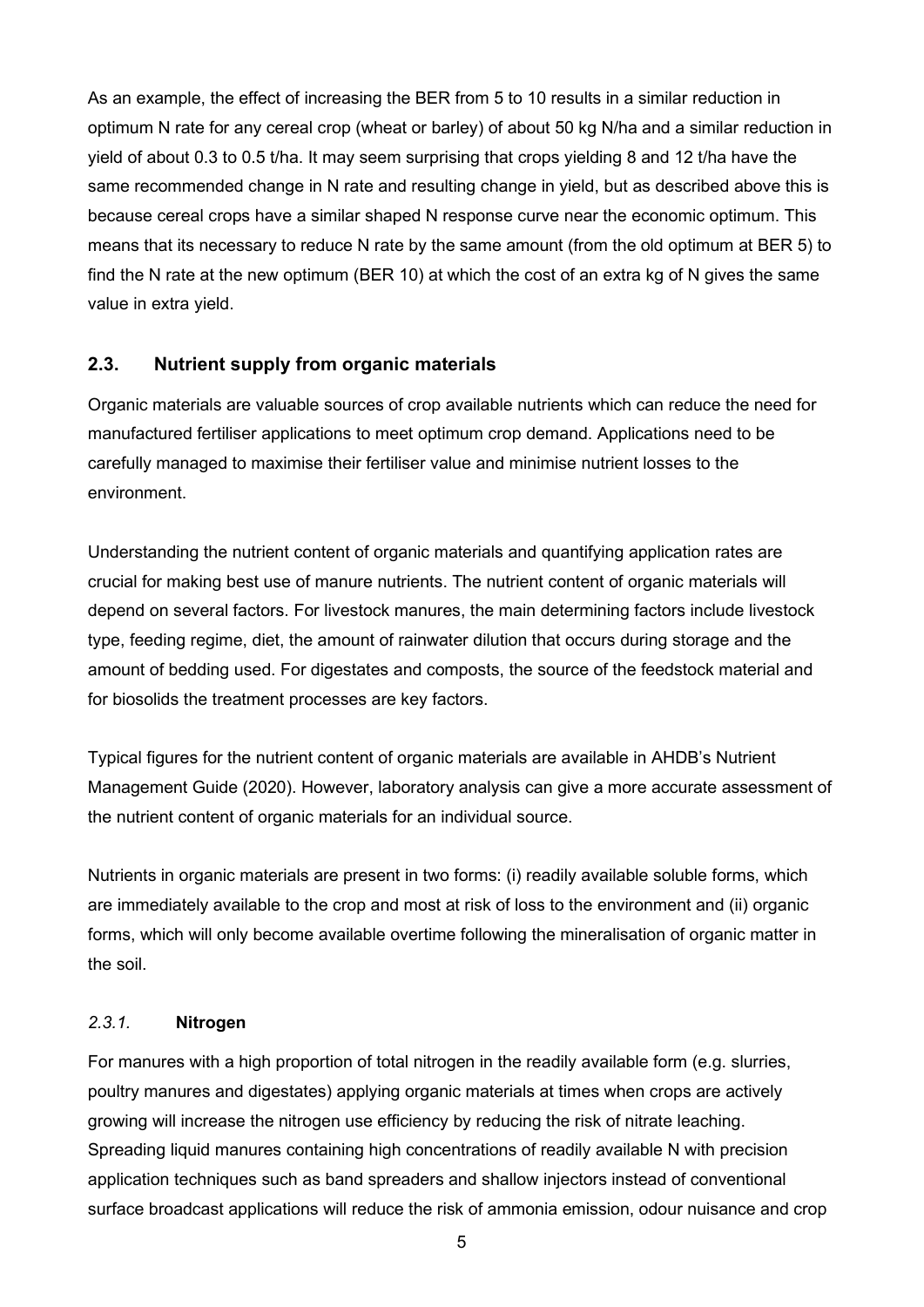contamination. Precision application techniques can therefore improve nitrogen supply to the crop and also allow liquid manures to be spread evenly across known bout widths. Applications of solid manure on tillage land should be incorporated within a few hours of application to reduce ammonia emissions.

#### 2.3.2. **Phosphate and potash**

Applications of solid manure typically apply more phosphate ( $P_2O_5$ ) and potash ( $K_2O$ ) than is taken off by a crop in a single harvest year. For example a 40 t/ha application of cattle FYM will supply around 130 kg/ha of  $P_2O_5$  and 376 kg/ha of K<sub>2</sub>O. In comparison, a wheat crop yielding 10 t/ha (with straw incorporated) will typically remove 65 kg/ha of  $P_2O_5$  and 55 kg/ha  $K_2O$ . Consequently, it is important to target solid manure applications to fields with low P and K status to maximise their nutrient value and reduce the risk of excessive soil P levels, which increase the risk of P losses to water.

### 2.3.3. **Application rates**

Accurately quantifying application rates is crucial for maximising the nutrient value of organic materials. There are three factors that control application rate: (i) the rate that material is pumped or discharged from the spreader; (ii) the spreading or bout width; and (iii) the forward speed of the application equipment. For broadcast slurry and solid manure applications, it is important to match bout widths from different applications to ensure even application across the field. In Nitrate Vulnerable Zones, the maximum quantity of organic material that can be spread to a field in any 12-month period is equivalent to 250 kg total N/ha. Under the Farming Rules for Water, which apply in England, applications must not exceed 'soil or crop need'.

### 2.3.4. **Accounting for manure nutrients when planning manufactured fertiliser applications**

Crop available nutrient supply from contrasting manure application timings and methods can be calculated using the MANNER-*NPK* decision support tool or by reference to AHDB's Nutrient Management Guide (RB209). It is important that the nutrients supplied by the manures are accounted for when calculating manufactured fertiliser application rates to ensure that crop nutrient requirements are not exceeded and the risks of nutrient losses to the environment are not increased. Nitrogen fertiliser applications should be adjusted for the crop to which the manures are applied. Phosphate and potash applications should be adjusted over the rotation. Table 2 gives the nutrients supplied by typical applications of a range of organic materials based on manure nutrient contents published in AHDB's Nutrient Management Guide (RB 209). Slurries and digestates can usually be considered good sources of crop available nitrogen and solid manures supply proportionally more phosphate and potash than nitrogen. Under current fertiliser prices, the

6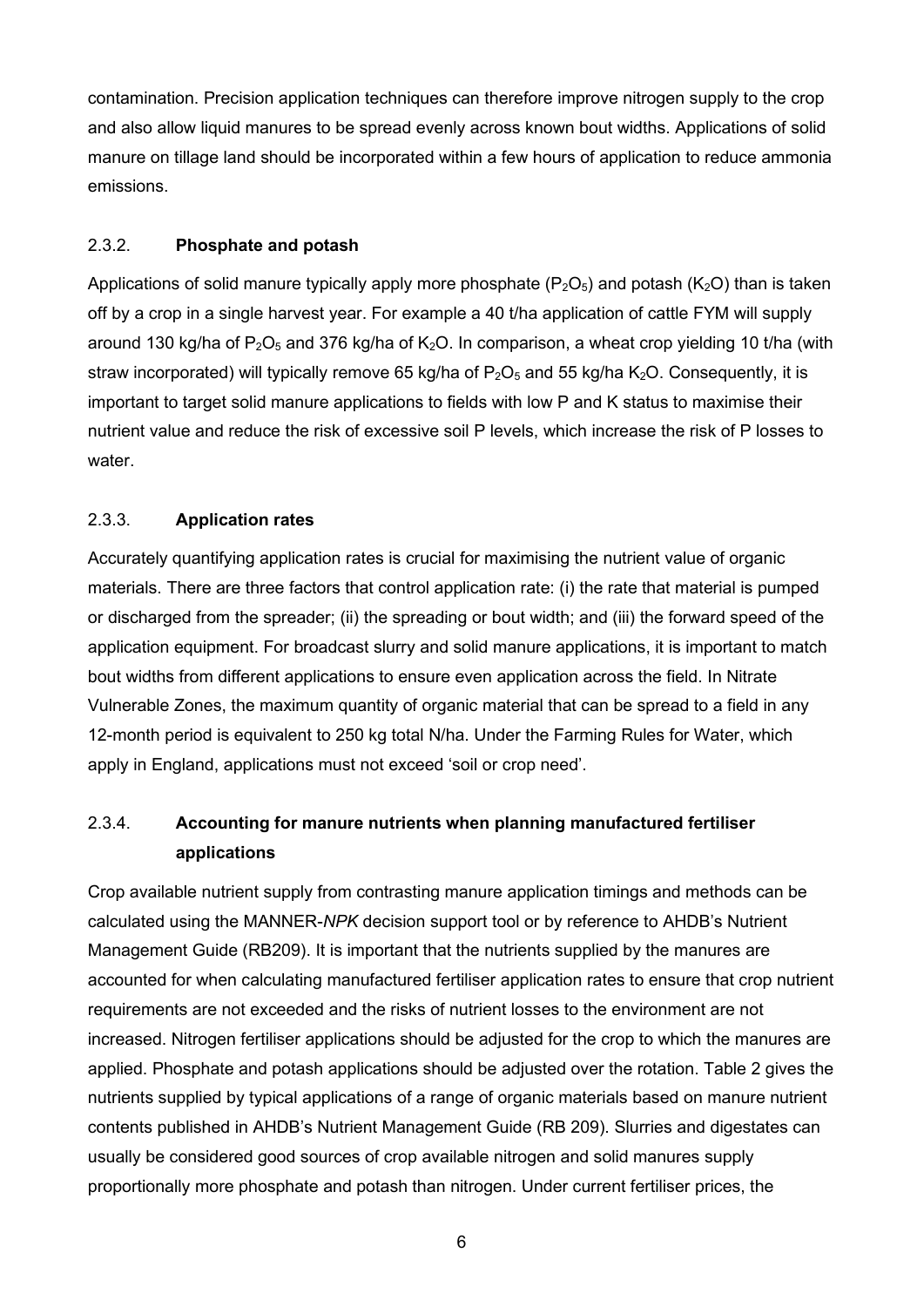fertiliser replacement value of spring applied cattle slurry is estimated to be worth £4.65/m<sup>3</sup>; cattle FYM £11.25/t; pig slurry £6.10/m<sup>3</sup>; pig FYM £13.50/t; poultry manure £46/t; whole digestate £7.75/m<sup>3</sup>; and biosolids £15/t. The values have increased by c.50% compared with 2020. It should be recognised that even if a substantial proportion of the crop N requirement is supplied by crop available N from manure, the same guidance for adjusting manufactured fertiliser N resulting from changes to BER still apply.

| Table 2. Crop available nutrient supply and manufactured fertiliser replacement value from |  |
|--------------------------------------------------------------------------------------------|--|
| spring applied manures                                                                     |  |

| Manure           | Application | Crop         | Total     | Total   | <b>Value 2020</b> | <b>Value 2022</b> |
|------------------|-------------|--------------|-----------|---------|-------------------|-------------------|
| type             | rate        | available N* | phosphate | potash  | $(E/ha)**$        | $(E/ha)$ ***      |
|                  | t/ha        | (kg/ha)      | (kg/ha)   | (kg/ha) |                   |                   |
| Cattle slurry    | 35          | 32           | 48        | 88      | 95                | 165               |
| Cattle FYM       | 40          | 24           | 128       | 376     | 265               | 450               |
| Pig slurry       | 35          | 69           | 53        | 77      | 215               | 115               |
| Pig FYM          | 35          | 25           | 210       | 280     | 270               | 470               |
| Poultry          | 8           | 67           | 136       | 168     | 205               | 370               |
| manure           |             |              |           |         |                   |                   |
| Whole            | 25          | 72           | 53        | 43      | 115               | 195               |
| digestate        |             |              |           |         |                   |                   |
| <b>Biosolids</b> | 20          | 33           | 220       | 12      | 160               | 300               |

\* Assumes spring application timing

\*\* Assumes value of fertiliser N@ 65p/kg,  $P_2O_5@$  61p/kg and K<sub>2</sub>O @45p/kg

\*\*\* Assumes value of fertiliser N@ £1.45/kg,  $P_2O_5f1.10/kq$  and  $K_2O$  @73p/kg

### 2.3.5. **Compliance with Farming Rules for Water**

The Farming Rules for Water were introduced in England in April 2018 (Defra, 2018; SI 2018) to fulfil obligations on diffuse water pollution from agriculture under the Water Framework Directive (WFD, 2000) and help prevent deterioration of the status of surface and ground waters. Eight rules were published to reduce diffuse water pollution from agriculture in a way that minimised costs to the farming sector by focusing on nutrient use efficiency and soil management. Rule 1 (Regulation 4 of the Reduction and Prevention for Agricultural Diffuse Pollution (England) Regulations 2018) aims to ensure that 'all reasonable precautions' are taken to prevent diffuse water pollution following the application of organic manures and manufactured fertilisers. More specifically the rule states:

1a. Application to cultivated land must be planned in advance to meet soil and crop nutrient needs and not exceed these levels

1b. Planning must take into account where there is a significant risk of pollution and the results of testing for phosphorus (P), potassium (K), magnesium (Mg), pH and N levels in the soil, which must be done at least every 5 years. Soil N levels may be determined by assessing the soil N supply instead of testing the soil.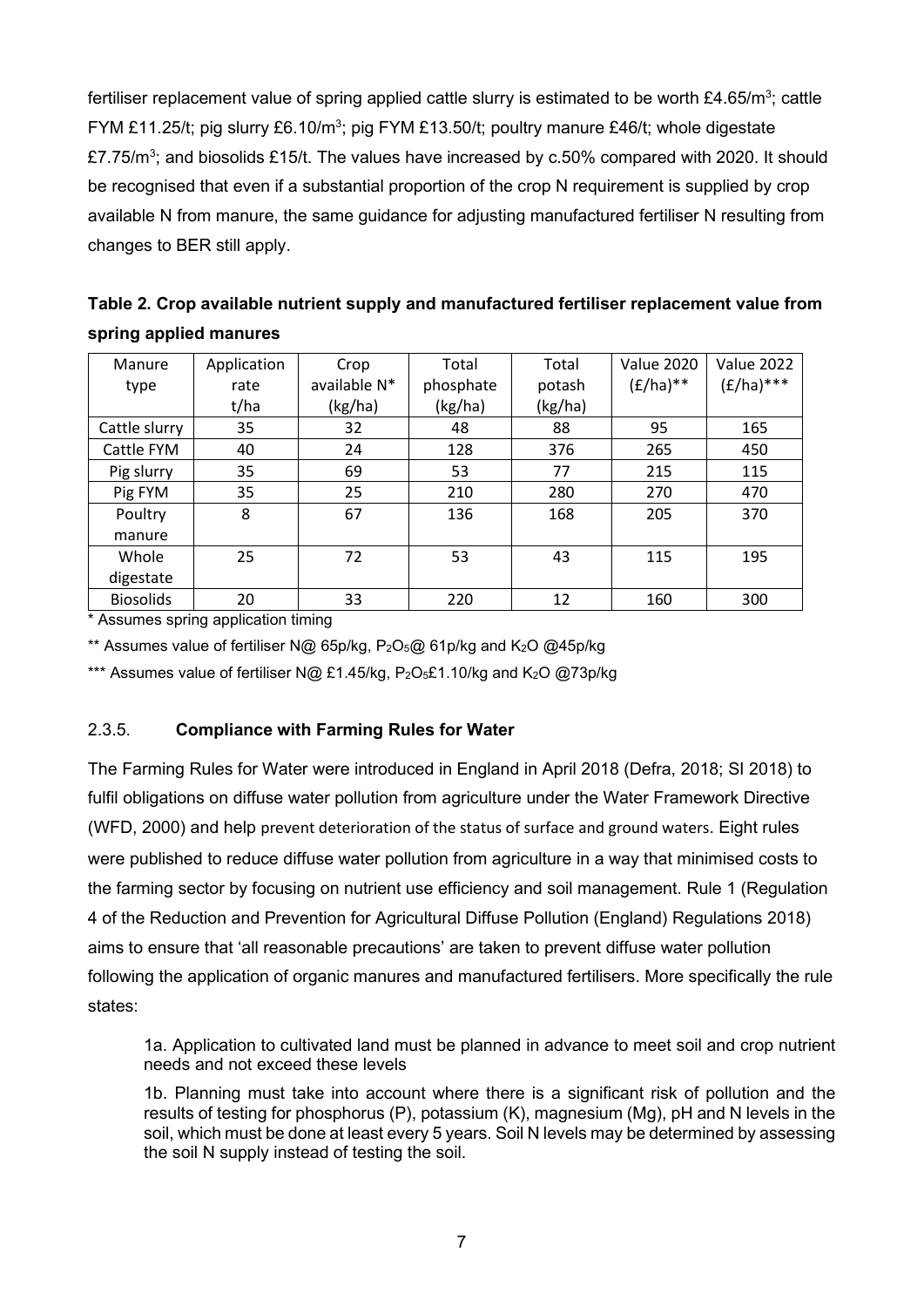Current interpretation of Rule 1 by the Environment Agency restricts the timing of organic material applications in England to when there is a recommendation for manufactured nitrogen fertiliser in AHDB's Nutrient Management Guide. Consequently, autumn application of all manure types is only permitted for oilseed rape crops and grass. For all other crops organic manures should be applied in spring.

Spring applications pose several practical issues, especially for the application of solid manures to arable crops where topdressing is likely to result in crop damage. Also, there is a high risk of soil compaction from applications to medium and heavy soils with moisture deficits of less than 20 mm, which is often the case in early spring. The risks of ammonium-N and phosphorus contamination of surface runoff and drainage water is also greater when applications are surface applied to wet soils. Consequently, it may be necessary to delay slurry and applications until April and use bandspreading equipment to ensure even application to tramlines in order to comply with the Farming Rules for Water.

### **2.4. Milling wheat**

The analyses carried out thus far in this report and recommendations given for adjustments to rates have been targeted at wheat grown for feed. When wheat is fertilised optimally for yield (at BER 5), grain protein concentrations of 11 % for feed varieties and 12 % for milling varieties would be expected on average. However, milling wheats have market specifications for higher protein concentrations, typically 13 %, and therefore extra N is required.

The current version of RB209 states that: "In some circumstances, an application of nitrogen may be economically worthwhile to boost the grain protein concentration. Typically, application of an extra 40 kg N/ha could increase grain protein by up to 1%."

Additional funding from UK Flour Millers has allowed more detailed consideration of the impact of the recommended reduced N rates resulting from a high BER on protein concentrations, and the impact of fertilising to achieve milling on gross margins. It should be noted that these analyses included impacts on protein concentration only; Hagberg Falling Number (HFN) and specific weight were not included, but likelihood of achieving these specifications should be taken into account when deciding whether to aim for milling markets. Millers may accept grain at less than 250s HFN or 76 kg/Hl specific weight, but at a reduced price to the full milling premium.

The AHDB Recommended List is a useful resource to understand likely milling performance of Group 1 and Group 2 milling varieties. All current Group 1 and Group 2 varieties have quoted HFN values above the milling specification of 250s, although this can be affected by weather conditions

8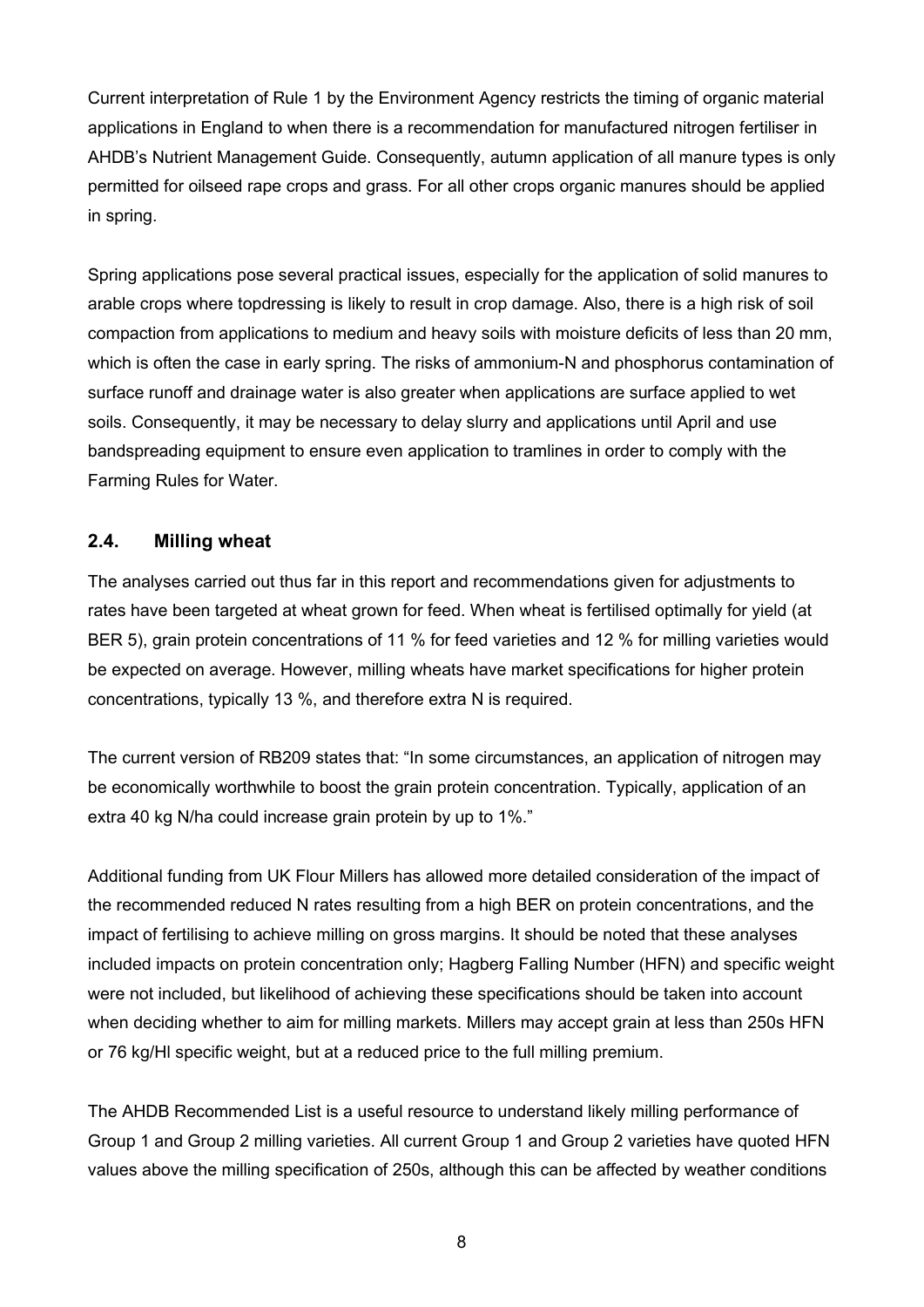around harvest. Group 2 varieties generally achieve slightly lower (~0.5%) protein concentrations than the Group 1 varieties, so achieving the milling protein specification may be more difficult.

### 2.4.1. **Impact of reducing N on protein concentration**

Data from 26 N response experiments on milling wheats carried out as part of the AHDB LearN project between harvests 2014 and 2017 (Kindred et al., 2018) were used to investigate the impacts of reducing N applications on protein concentrations.

Firstly, the yield responses from these experiments were compared with the standard response curve used in RB209 (and Part 1 of this review). Figure 2 shows that the mean of these experiments coincides very closely with the RB209 standard curve, so continued use of adjustments for yield set out in Part 1 for milling wheats is justified.

The same exercise was carried out on protein responses from these experiments. Figure 3 shows that a reduction in N applied of 50kg N/ha from the optimum, as advocated in Part 1 when the BER increases from 5 to 10, reduced the protein concentration, on average, by 1%. As stated above, when fertilising to the optimum for yield, the protein concentration of a milling variety would be expected to be ~12%. Therefore, at a rate 50kg below this, protein concentration would be ~11%, and not acceptable for milling quality. Assuming the grower applied the additional RB209 recommended 40 kg N/ha to achieve milling, this would increase protein concentration back to 12% i.e. still 1% below the 13% typical milling specification.

This exercise assumes the grain price achieved would be as per feed wheat, so further analysis was carried out to determine whether milling premiums justify extra spending on fertiliser for breadmaking wheats.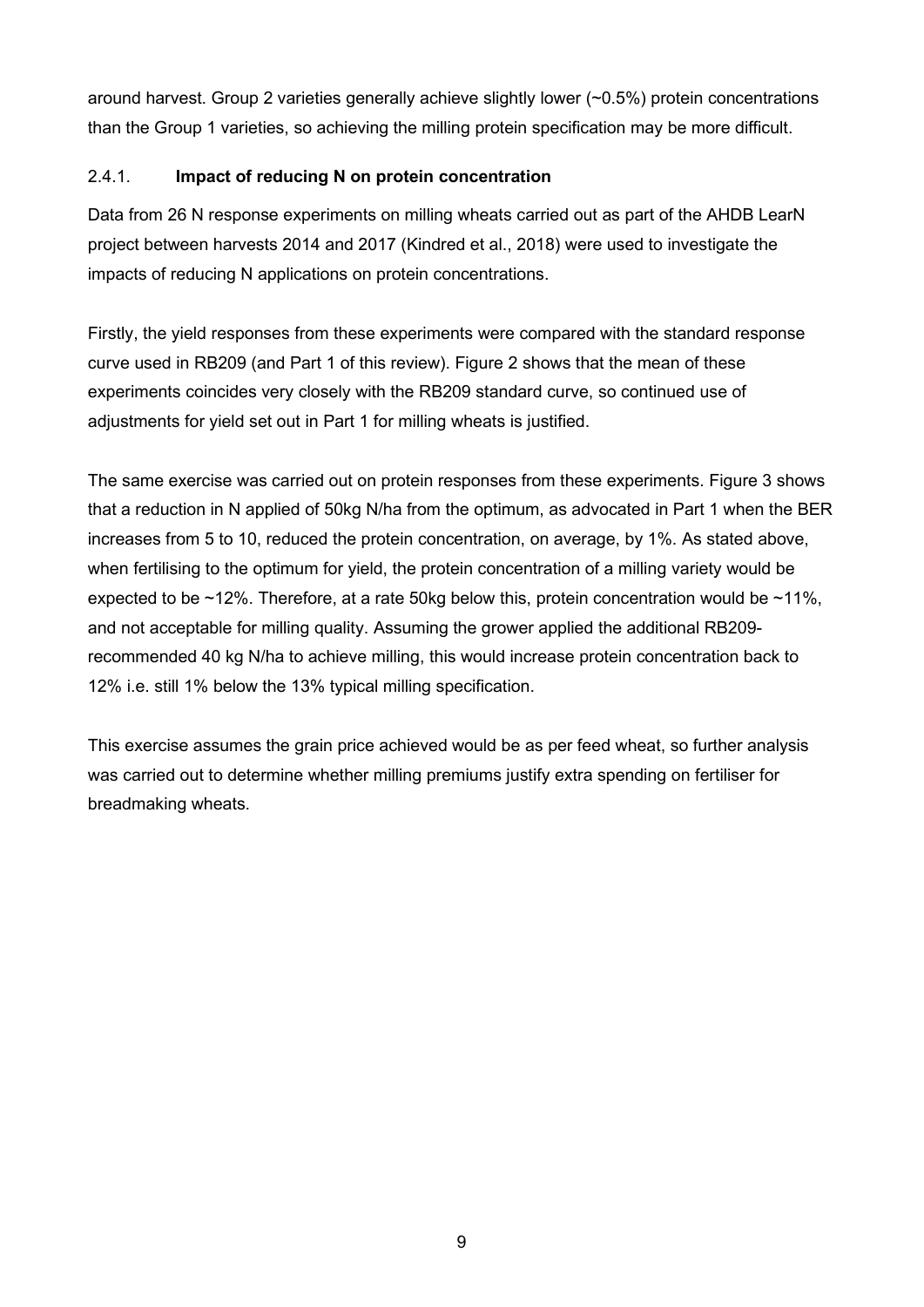

Figure 2. Effects on grain yield of altering N applied from the optimum amount at a break-even ratio (BER) of 5:1 kg grain per kg N for (i) N response curves (fine lines) fitted to yield data from 26 winter milling wheat experiments conducted between harvest 2014 and harvest 2017, (ii) their mean (grey circles), and (iii) the standard response curve for cereals (bold line) used to adjust N recommendations in RB209 since 2008



Figure 3. Effects on grain protein of altering N applied from the optimum amount at a break-even ratio (BER) of 5:1 kg grain per kg N for (i) N response curves (fine lines) fitted to protein concentration data from 26 winter milling wheat experiments conducted between harvest 2014 and harvest 2017, and (ii) their mean (bold back line)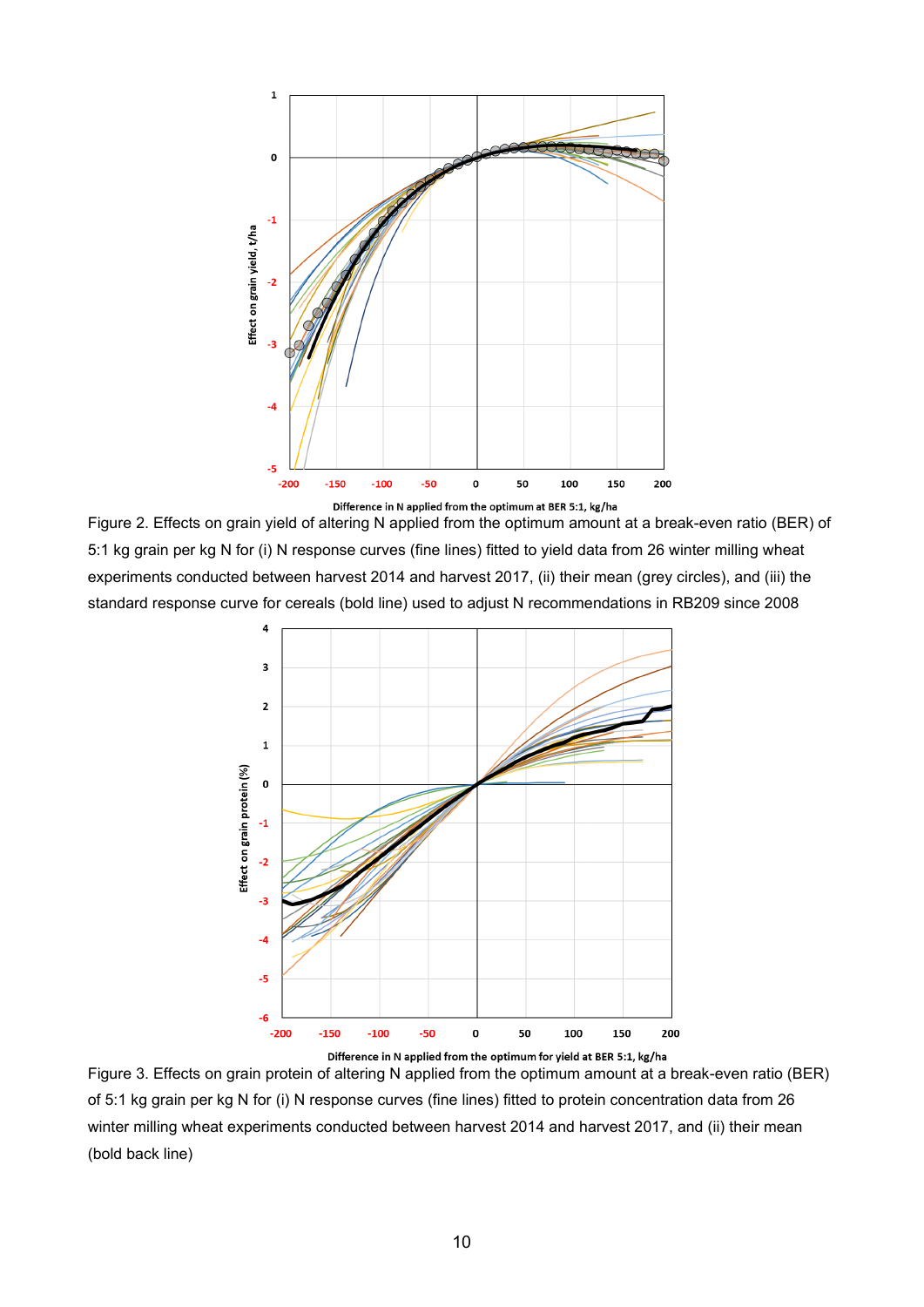#### 2.4.2. **Impact of fertilising for milling on margins over N costs**

To understand whether a milling premium justifies fertilising to achieve 13% protein when fertiliser prices are high, a number of scenarios were modelled. It was assumed that a milling wheat yielding 9 t/ha would require 200 kg N/ha to achieve optimum yield plus 40 kg N/ha to bring its protein concentration up to 13%. The margin over N cost was modelled at increasing BERs, representing increasing N costs but a constant feed wheat price of £200/t. The differences in margin over N costs between achieving feed and milling protein specifications were determined at a number of milling wheat premiums, from £10/t to £40/t.

Figure 4 shows that as fertiliser prices (and BERs) increase, the benefit of fertilising to achieve a milling protein specification is reduced. When the milling premium is £30/t, the increase in BER from 5 to 10 has reduced the benefit of growing milling wheat over feed wheat from about £230/ha to £160/ha. The difference might not be as much as one might have expected because the calculations factor in the increase in yield that fertilising for milling quality gives compared with feed wheat when fertilised at BER 10. So in many cases it will still be economically justified to target milling quality, particularly if premiums are £30/t or more.

However, if the decision is marginal on farms, for example, where proteins are not achieved consistently over seasons, or where there is a risk of low HFN or specific weight, then the recent fertiliser price increases may now move the risk/benefit balance to a point where targeting milling quality cannot be justified.



Figure 4. The difference in margin over N costs for a milling wheat achieving 13% protein compared to feed wheat fertilised at the optimum rate for increasing break even ratios (representing increasing fertiliser prices from £1/kg N to £2.40/kg N) for different milling premium scenarios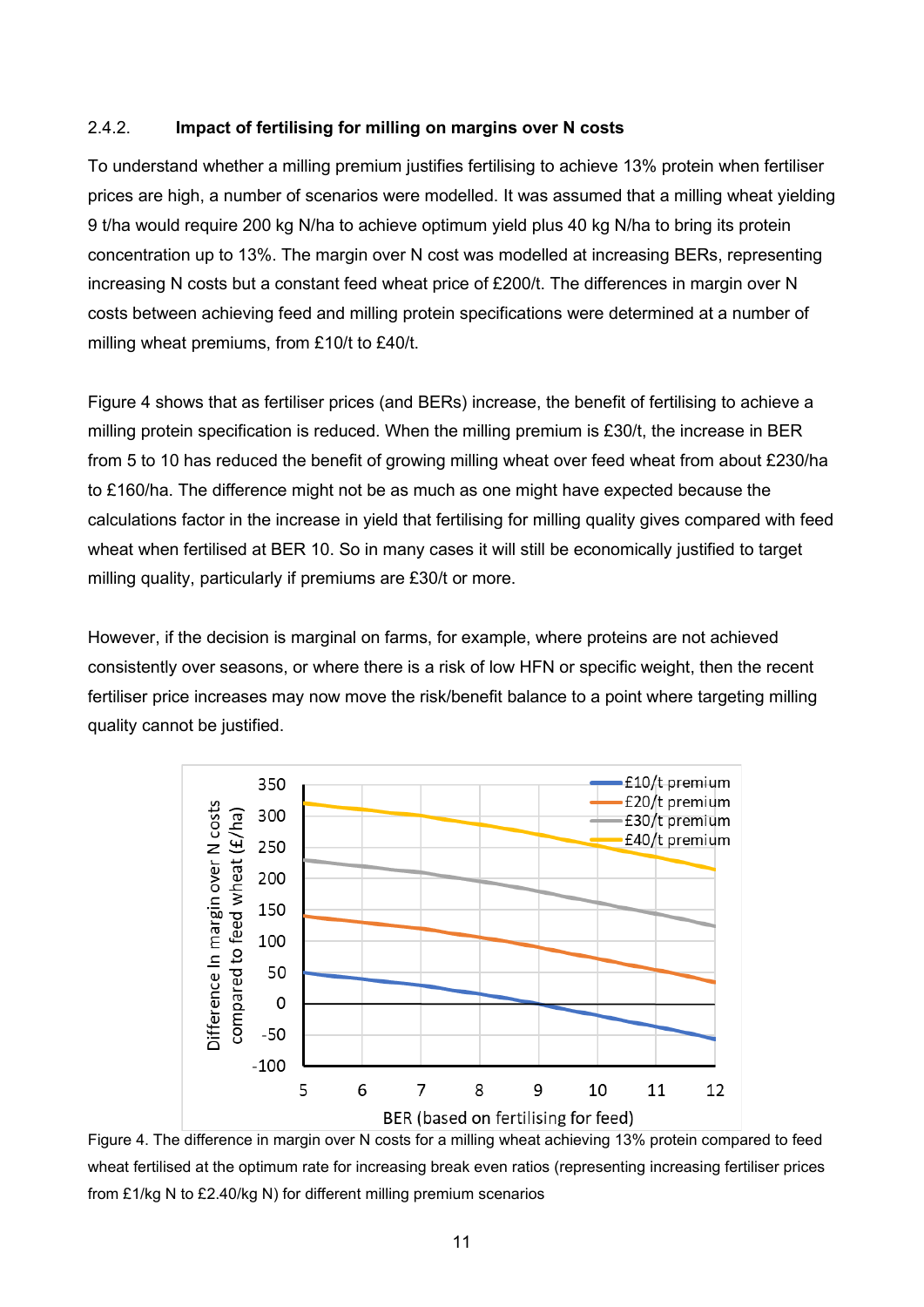### **2.5. Malting barley**

Nitrogen fertiliser guidance for malting winter and spring barley is to use the fertiliser N rate table for malting barley, which includes N rates that are 30 kg N/ha less than the N rates recommended for feed winter and spring barley. These rates are appropriate for crops with a target grain N% of about 1.8%. For crops with a lower grain N% target it is recommended to reduce the N rate by a further 30 kg N/ha for each further reduction in grain N% required. For example, if the target grain N% is 1.6% then the N fertiliser rate should be reduced by a further 60 kg/ha compared with the rates given in the malting barley table designed to achieve a grain N% target of 1.8%. It should be recognised that previous experience is particularly important for judging how much fertiliser N is required to achieve different grain N%. For example, AHDB Report No 635 showed that approximately two thirds of spring barley field trials achieved a grain N% of 1.8% or less when fertilised at N rates appropriate for feed. The information given above for spring barley uses the recently updated guidance derived from AHDB Report No 635 (Kendall et al., 2021).

If the estimated BER is greater than 5 then the following steps are recommended to estimate the N rate for malting barley with grain N% targets of 1.8% or less:

- i. Estimate the reduction in N rate required for a high BER using either the AHDB calculator or look up tables in Sylvester-Bradley & Kindred (2021).
- ii. Independently of (i), estimate the reduction in N from the N rate recommended for feed barley that would normally be applied for your malting barley crop if BER was about 5.
- iii. Apply the largest N rate reduction estimated by (i) and (ii), but NOT both N rate reductions added together.
- iv. The exception to (iii) will be if the N rate reduction is estimated to reduce the grain N% to below the target grain N%. Assume that a reduction in N rate of 30 kg N/ha reduces grain N% by 0.1% to help to estimate this. If it is estimated that reducing the N rate to account for a high BER will reduce the grain N% to below the target, then reduce the N rate by less.

### **Example for spring malting barley**

- Calculate the BER based on the price of N fertiliser and anticipated value of the grain (including the expected malting premium). If the BER is 5:1 then follow current guidance in RB209. If it is different to BER 5 then see below as an example of what to do
- BER estimated at 10:1, therefore recommended to reduce N rate from that recommended for feed barley by 50 kg N/ha
- Normal practice for this example case study would be to reduce the N rate recommended by feed by 30 kg N/ha to achieve malting specification
- Action: reduce N rate by 50 kg N/ha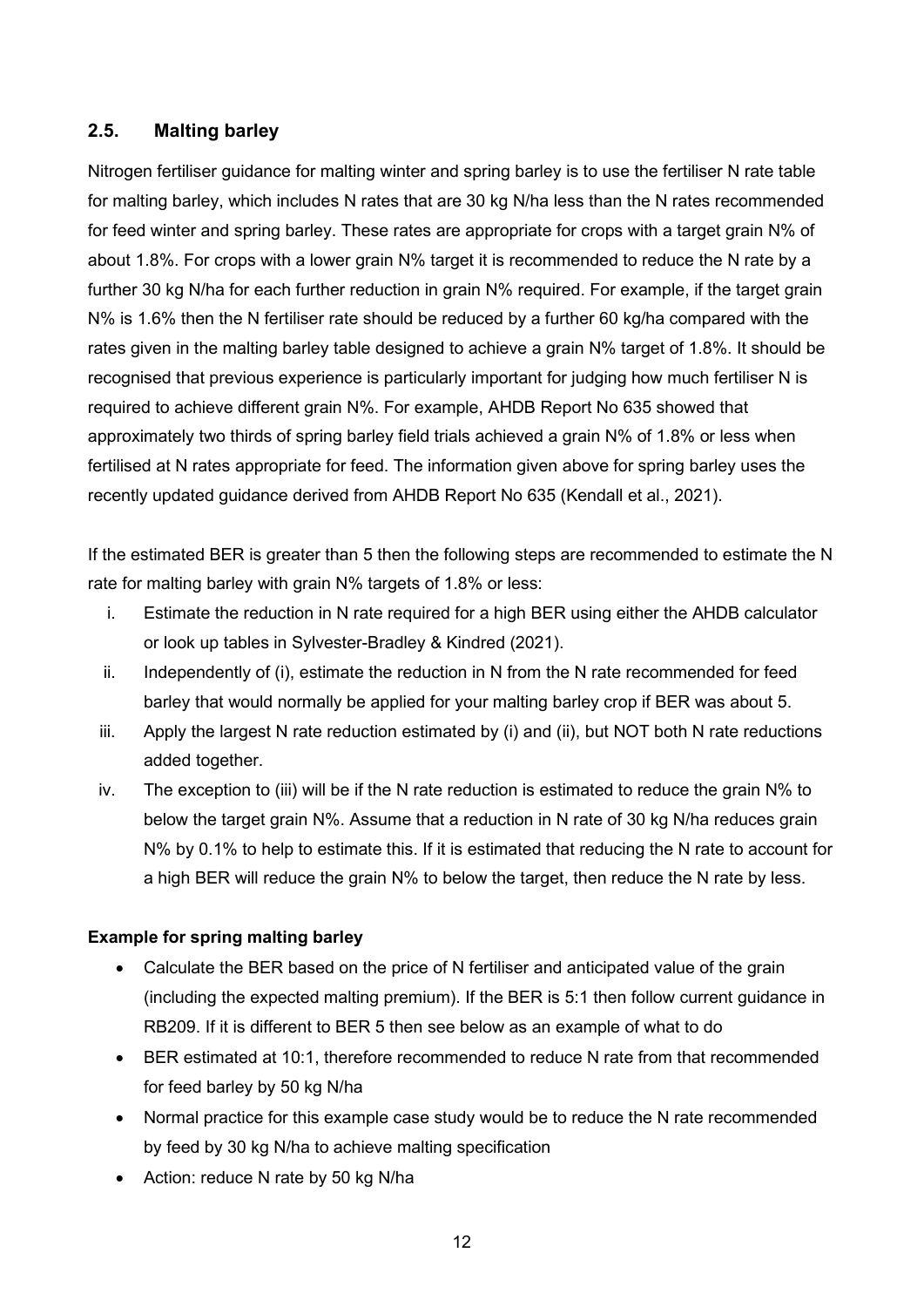• Check: Reducing the N rate by 50 kg N/ha is likely to result in a grain N% almost 0.1% lower than would be achieved from normal practice of reducing N rate by 30 kg N/ha. If there is a risk that this will reduce the grain N% below the minimum level for the target market, then only reduce by 30 kg N/ha

There is also a smaller malting barley market for grain with high N concentration used for grain distilling. Grain destined for this market needs to follow guidance similar to that given for milling wheat (see section 2.4). Table 3 below provides guidance values to help estimate whether it is economically justifiable to target higher grain N%. Fertilising at the RB209 recommended N rate for feed will result in a range of grain N% depending on season, farm and field. Some crops will achieve the higher grain N% targets without any N adjustment, whilst other crops may require additional N. Use your experience of typical grain N% that your crops usually achieve when fertilised at RB209 recommended N rates for feed quality at a BER of 5, together with the figures in Table 3 summarising the impact of greater N rates on grain N% and yield, along with the N cost, grain value, premium value and the grain N% at which a premium will be paid to estimate if increasing N rate to achieve target grain N% is economically justified.

| Deviation in N rate from RB209 recommendation for feed at<br><b>BER 5:1 (kg/ha)</b> | Impact on<br>grain N% | Impact on<br>yield (t/ha) |
|-------------------------------------------------------------------------------------|-----------------------|---------------------------|
| $-50$                                                                               | $-0.17$               | $-0.55$                   |
| $-30$                                                                               | $-0.10$               | $-0.24$                   |
| 0                                                                                   | 0.00                  | 0.00                      |
| 30                                                                                  | 0.10                  | 0.09                      |
| 60                                                                                  | 0.20                  | 0.11                      |
| 90                                                                                  | 0.30                  | 0.08                      |
| 120                                                                                 | 0.40                  | 0.03                      |

**Table 3. Impact of increasing N rate above RB209 recommendation on grain N% and yield**

### **2.6. Estimating the cost of N fertiliser**

The cost of N fertiliser can be valued on the purchase price or the market price of N fertiliser at the time when the N is applied or when N rate decisions are being made. Even if N fertiliser has been purchased at a low price, it may be more appropriate to value it at its current market price as this represents its replacement cost. This then allows the farmer to rationally evaluate other options such as selling some of the fertiliser or storing some of it for use on next season's crops. Which approach for valuing N fertiliser is best economically depends on many factors including; capacity to store fertiliser, price of fertiliser and the predicted price of crops next season. It must also be recognised that the commercial transport of fertiliser should be carried out by a company registered and operating under FIAS standards.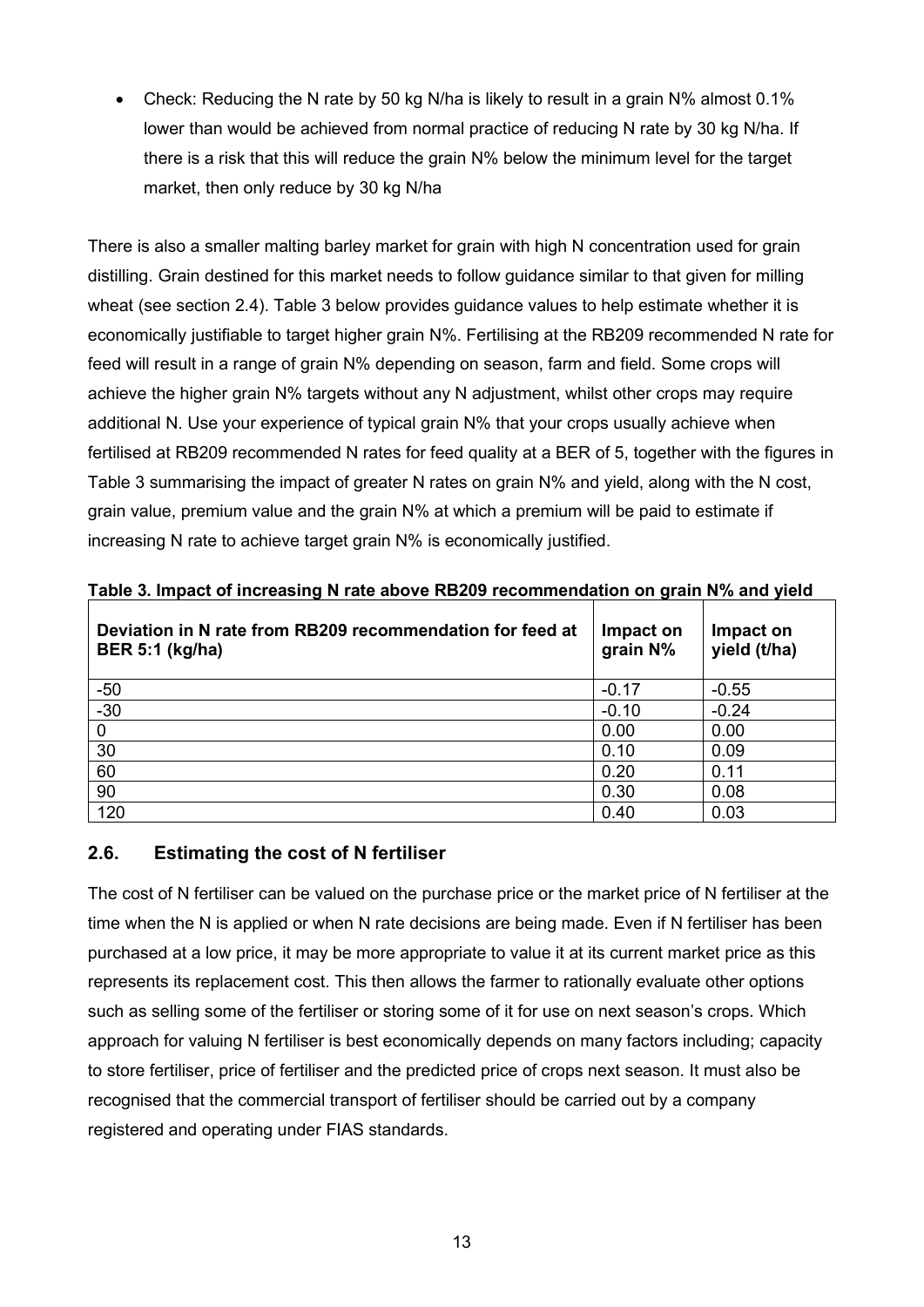Under the five-point plan it is illegal to sell ammonium nitrate without the correct documentation: <https://www.gov.uk/government/publications/secure-your-fertiliser/secure-your-fertiliser>. The tables in parts 1 and 2 of this report summarising the impact of changes to BER on optimum N rate and the effect of changes to N rate on crop yield can be used to help evaluate the best approach.

The cost of N in fertiliser products containing multiple nutrients can be estimated by assuming the cost of N in a multi-nutrient product is the same as the cost of N in a N only fertiliser product. For nitrogen-sulphur products, the value of the sulphur is likely to represent less than 5% of the total value of the product due to its lower value and generally smaller proportional content compared with N. In this case it will be appropriate to attribute the total product cost to N only.

### **2.7. Value of precision N application**

As the cost of N fertiliser rise and the economic N rate comes down, the value of being more precise with N management increases. The lower down the shoulder of the N response curve the economic optimum is, the greater the costs are of using the incorrect N rate, especially from under application resulting in lost yield. There is greater potential to detect differences in N status in crops grown at lower N rates, as a small change in N rate is likely to give a noticeable difference in 'greenness' or measured N concentration in the leaves. At normal N rates such differences are often masked as the crop already is at the top of the response curve and has sufficient N, so small differences in N availability make little physiological difference to the crop. The potential to use canopy greenness to monitor N status is greatest for crops which have reduced N applications to early splits.

At lower optimal N rates it will be more worthwhile to closely monitor the crop, either visually, using hand-held sensors such as the N Tester, tractor mounted sensors, UAVs or satellite imagery. Appropriate interpretation of absolute numbers from such sensors is not necessarily straightforward but can be a useful guide to assess whether the crop has sufficient N or not. Such an approach may most usefully be deployed if an area in the field (that is representative of the whole field in terms of soil type and aspect) is fertilised with more and less (e.g. applying 50 kg N/ha more and less to alternate tramlines as in the LearN project; Kindred et al., 2018) as the effects of applying more will be evident. If little visual difference can be seen then confidence can be taken that the crop is not overly deficient, if the difference is large then the appropriate N rate should be reconsidered.

Any activity that leads to more precise consideration of N rates should be more worthwhile at high prices, including soil mineral N testing. Soil mineral N testing should be targeted at fields where the supply of plant-available nitrogen in the soil could be unusually large (for example, above 120 kg N/ha in arable rotations) or uncertain (e.g. due to a very high or low yielding previous crop).

14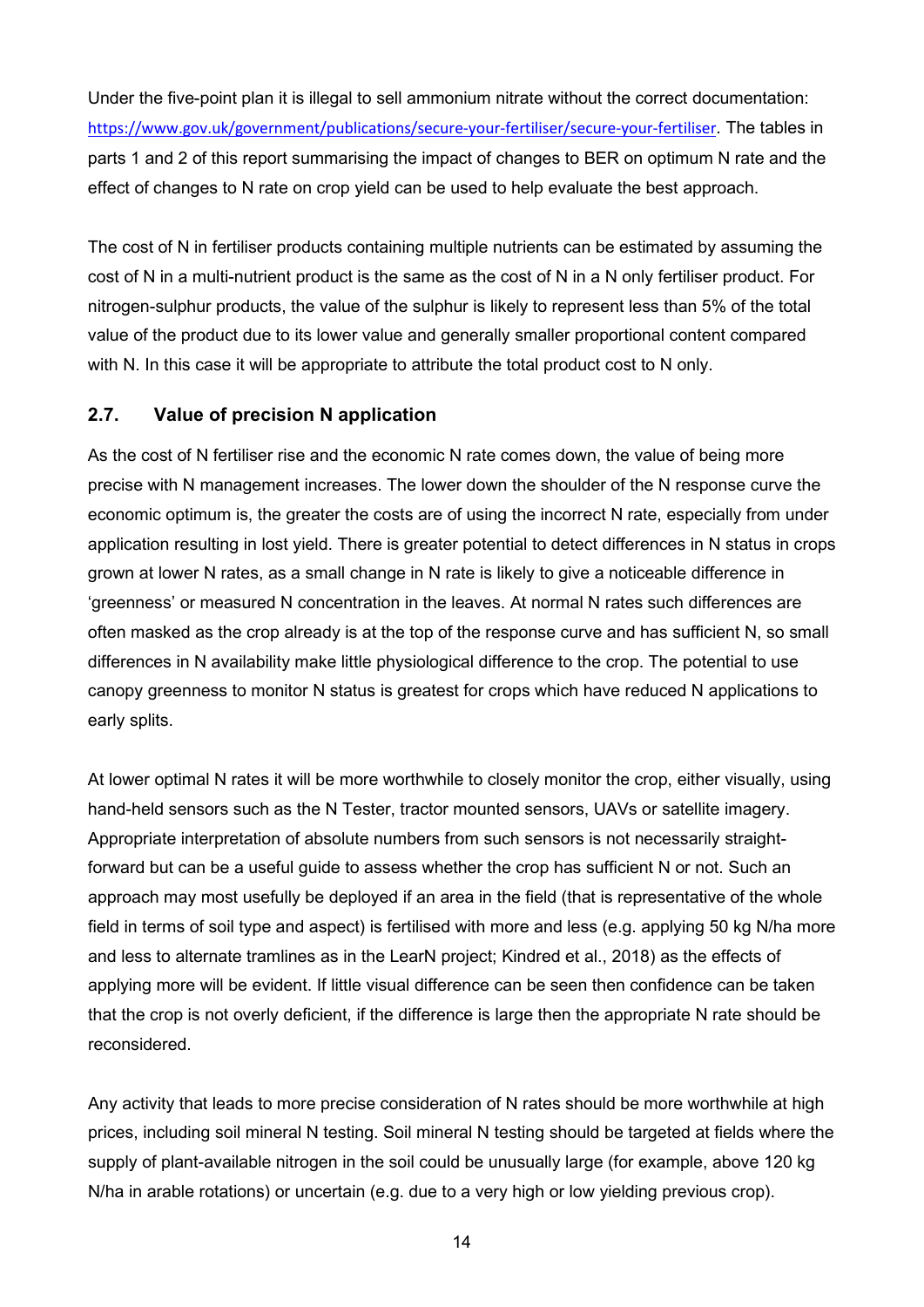Where variable rate N applications are used on an absolute basis (e.g. OSR), then growers would be advised to check whether adjustments have been made to the algorithms, or whether they can be made. Using variable rate N on a relative basis around a pre-set average rate shouldn't be affected by the price of fertiliser, assuming that the principles and parameters for varying rates are sound.

Any N fertiliser technologies that reduce losses of N to the environment will be of greater value when N fertiliser prices are high.

### **2.8. Management of other nutrients**

The reductions in N rate that result from the current high N prices are estimated to cause only modest reductions in crop yield (generally less than 5%). Therefore, the crop requirement for non-N nutrients should remain relatively unchanged and existing guidelines for other nutrients should continue to be followed. If supplies of other nutrients are reduced to sub-optimal levels, this is likely to limit yields further and reduce nitrogen use efficiency.

There may be some instances where the new N fertiliser guidelines result in low N recommendations, e.g. OSR crops containing a large amount of N in the canopy post-winter may have N recommendations of less than 100 kg N/ha. Applying a nitrogen-sulphur compound in this situation may result in inadequate S supply to these crops particularly where the risk of sulphur deficiency is moderate or high (light soil and/or high over-winter rainfall). In such cases additional application of sulphur from other sources should be considered.

### **2.9. Potential longer-term impacts**

Applying less N fertiliser will reduce the nitrogen balance (N inputs minus N offtake in grain and straw) after harvest. This can be estimated for the average UK crop using information about the UK national yield, the grain N concentration (AHDB Cereal Quality survey), the ratio of N contained in the grain to the total crop (N harvest index) and assuming that 65% of the non-grain crop biomass is removed if the field is baled. The current N balance for different crops, assuming the straw is removed (except for OSR), are +16 kg/ha for wheat, +5 kg/ha for spring barley, +30 kg/ha for winter barley and +80 kg/ha for OSR. The change in N balance can be estimated if the N fertiliser rate is reduced by 50 kg N/ha by assuming the yield reductions summarised in Table 1 and a grain N% reduction of 0.17% for cereals and 0.3% for OSR. This estimates a reduction in N balance of about 30 kg N/ha for the cereal crops and 40 kg N/ha for OSR. These changes would make the N balance slightly negative for winter wheat and spring barley, neutral for winter barley and less positive for OSR. The reduction in N balance is smaller than the reduction in N fertiliser rate because the reduced fertiliser rate reduces the N taken off from the field due to lower yield, lower grain N% and slightly less N in the straw. It should be recognised that the malting barley rates are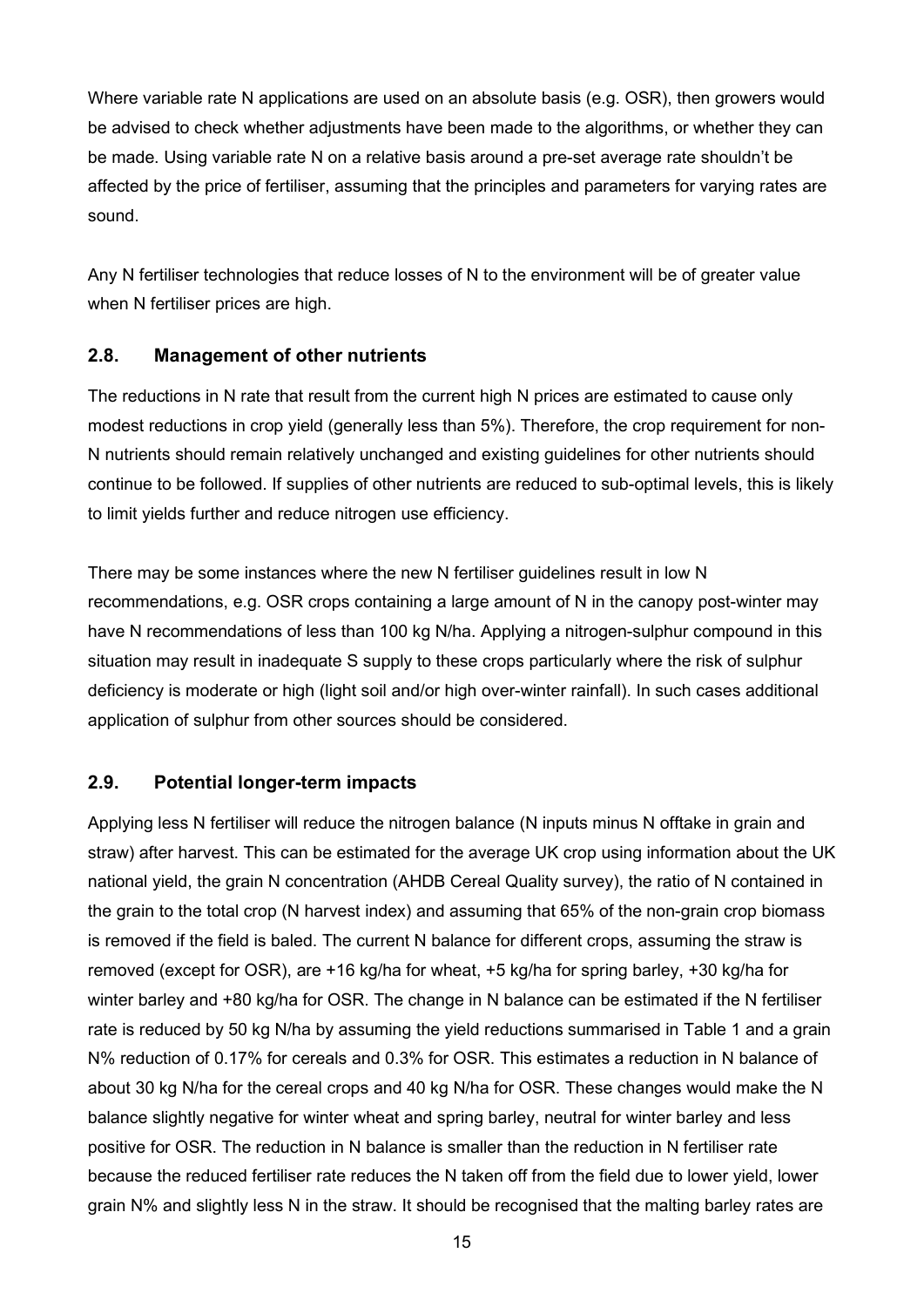unlikely to be reduced as much because they are often already reduced to achieve malting specifications (see section 2.5)

Whether the smaller N residues will have a detectable impact on the SNS for the following crop depends on several factors including; the yield of the crop harvest in 2022, the amount of mineralisation/immobilisation that occurs after harvest and the amount of hydrologically effective winter rainfall. Previous research has shown that reducing the rate of fertiliser by about 50 kg N/ha has a relatively modest impact on the SNS for the following crop (Defra Report IS0223). Over the short term (1 to 3 years) it is unlikely that the use of moderately lower N rates will on their own have a large enough impact to justify a change in N rates for the following crop. However, they should be taken into consideration along with other factors when estimating SNS for following crops.

If N fertiliser prices remain high for several years, then this could have an impact on the SNS in some rotations, particularly those with a high proportion of cereal crops. This is because the N balance is likely to become negative for winter wheat and spring barley and the effects of this will accumulate over years. The result of this will be a reduction in organic N levels, less N mineralisation and smaller SNS. The figures estimated represent the UK national average, therefore it should be expected that some farms will have a greater negative N balance and impacts on SNS may develop faster.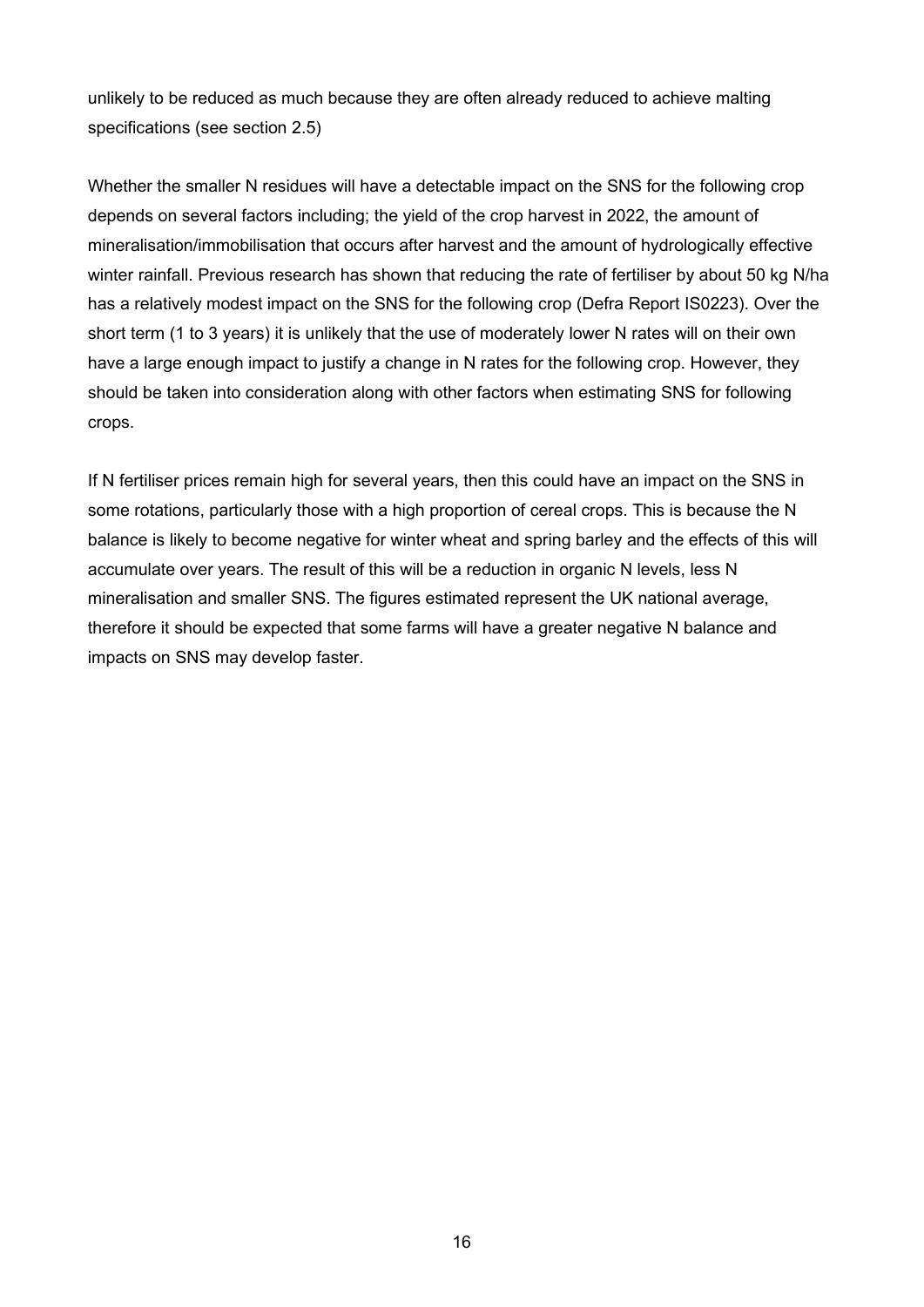### **3. Conclusions**

**Split prioritisation.** If the total N rate is reduced below the rate currently recommended by RB209 for a cereal BER of 5 or oilseed rape BER of 2.5, then it is recommended that the rate at each split is reduced by the same proportion. Exceptions to this rule include: i) wheat with a high risk of takeall or low shoot number, winter barley and spring barley, for which the first split should be maintained at a similar level as would have been used before any reduction in N rate to account for a high BER, ii) Wheat targeted for the bread-making market for which the current RB209 guidance, for both N rates and timings, should be followed (see below).

**Organic materials.** Estimate the crop available nutrient supply from different manure types, application timings and methods using the MANNER-*NPK* decision support tool or RB209. **Impact of expected yield.** The expected yield of a crop does not affect how its N rate should be adjusted according to fertiliser price, nor the amount of yield loss that results from using a lower N rate.

**Milling wheat.** In most cases, it will be economically justifiable to target milling quality, particularly if premiums are £30/t or more. However, on farms where proteins are not achieved consistently over seasons, or where there is a risk of low HFN or specific weight, then the recent fertiliser price increases may now move the risk/benefit balance to a point where targeting milling quality cannot be justified.

**Malting barley**. If the estimated BER is greater than 5 then i) estimate the reduction in N rate required for a high BER, ii) independently of (i), estimate the reduction in N from the N rate recommended for feed barley that would normally be applied for your malting barley crop if BER was 5, iii) apply the largest N rate reduction estimated by (i) and (ii) but NOT both N rate reductions together.

**Value of precision N application** increases with greater fertiliser costs. Therefore, estimate the soil N supply as accurately as possible and make use of proven technologies for maximising the precision of N applications and minimising losses of N to the environment.

**Management of other nutrients**. Maintain inputs of non-N nutrients to minimise the risk of reducing N use efficiency and further yield reductions.

**Implication for following crops**. It is unlikely that the use of moderately lower N rates will, on their own, have a large enough impact to justify a change in N rates for the following crop. However, they should be taken into consideration, along with other factors when estimating SNS for following crops.

17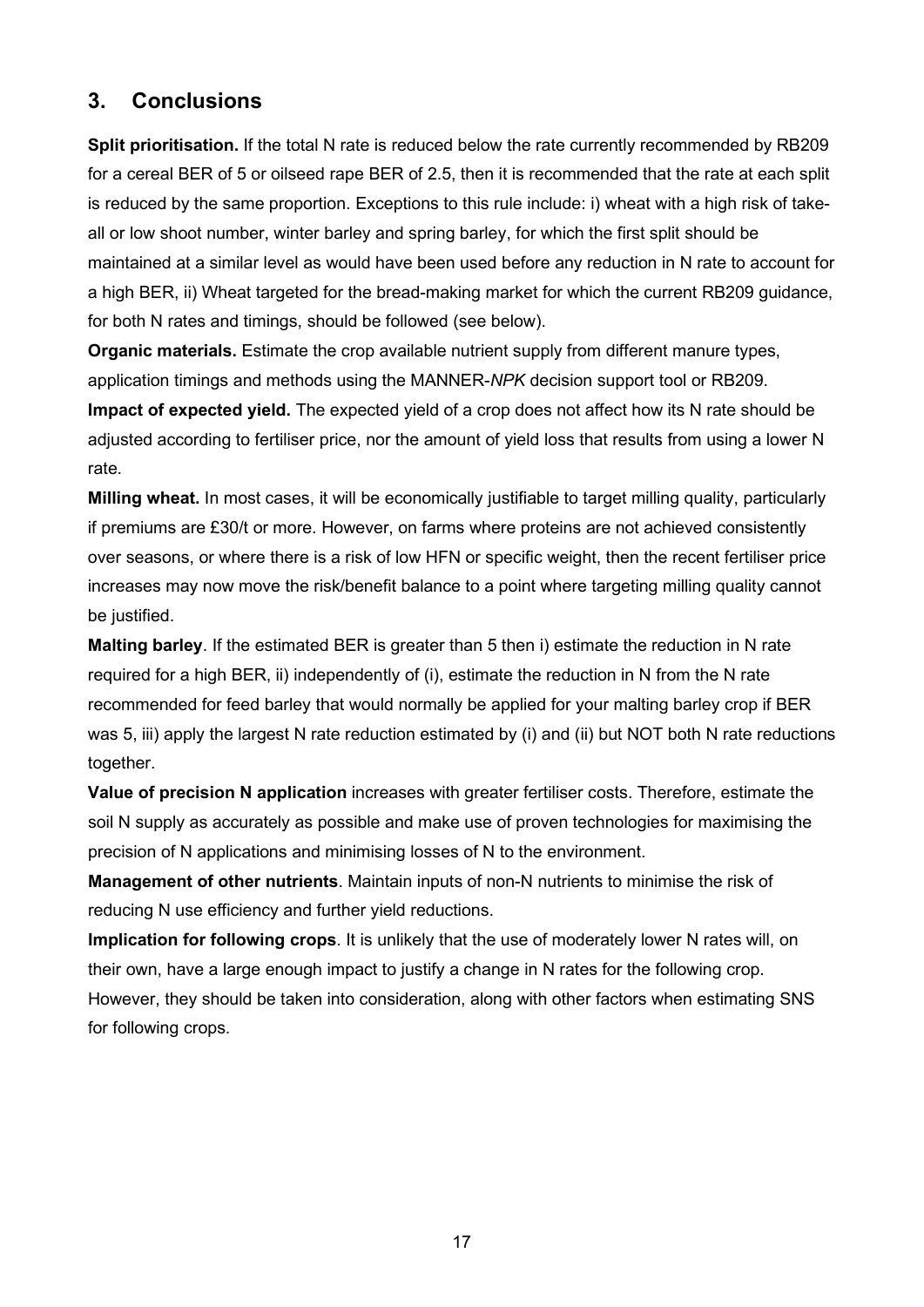# **4. Further work required**

- Part 1 of this report concluded that the shape of N response curves of winter wheat, winter barley and spring barley are similar enough to be described by a single standard cereal curve. However, there was some uncertainty for spring barley which showed evidence of having a steeper N response curve, which if proven would mean smaller N reductions in response to high BER than winter wheat or winter barley. However, there were only 11 recent N response curves to analyse which was insufficient to conclude that the spring barley N response is different from other cereals. Further work should analyse a greater number of spring barley N response curves by including pre-2010 datasets to test whether the standard cereal N response curve is appropriate for spring barley.
- Field experiments to better understand which N splits should be prioritised for any N reductions for cereals and OSR.
- Investigate the potential for changes in crop and fertiliser management to improve fertiliser use efficiency, such as little and often N splits, liquid N vs solid N, and the use of different N products.
- Evaluate the potential longer-term impacts of applying less fertiliser on factors such as soil organic matter, N mineralisation, soil N supply, crop yield and quality.
- Economic analysis to understand the most appropriate method for valuing N fertiliser.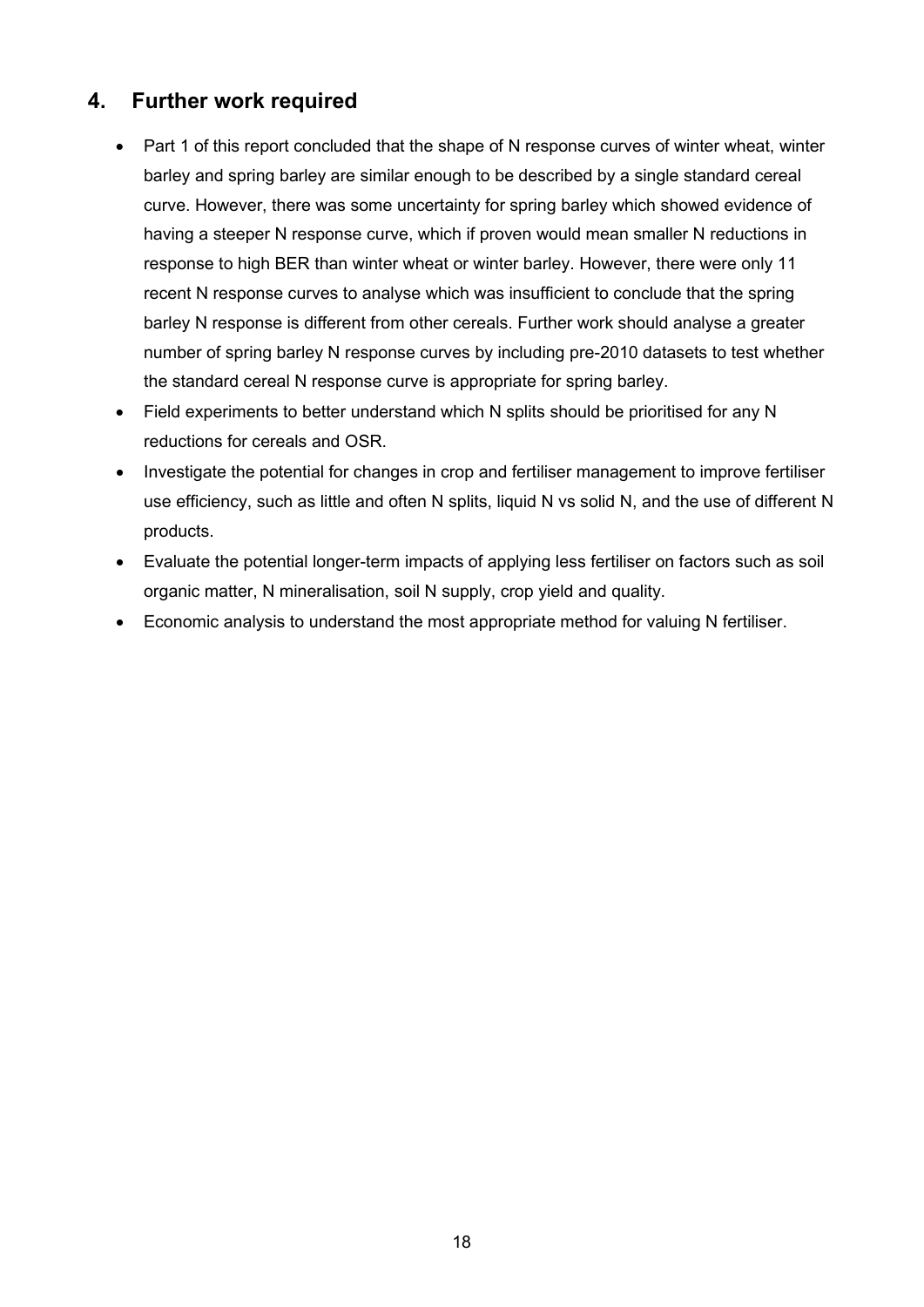# **5. Acknowledgements**

Funding from AHDB and the UK Flour Millers (UKFM) is gratefully acknowledged.